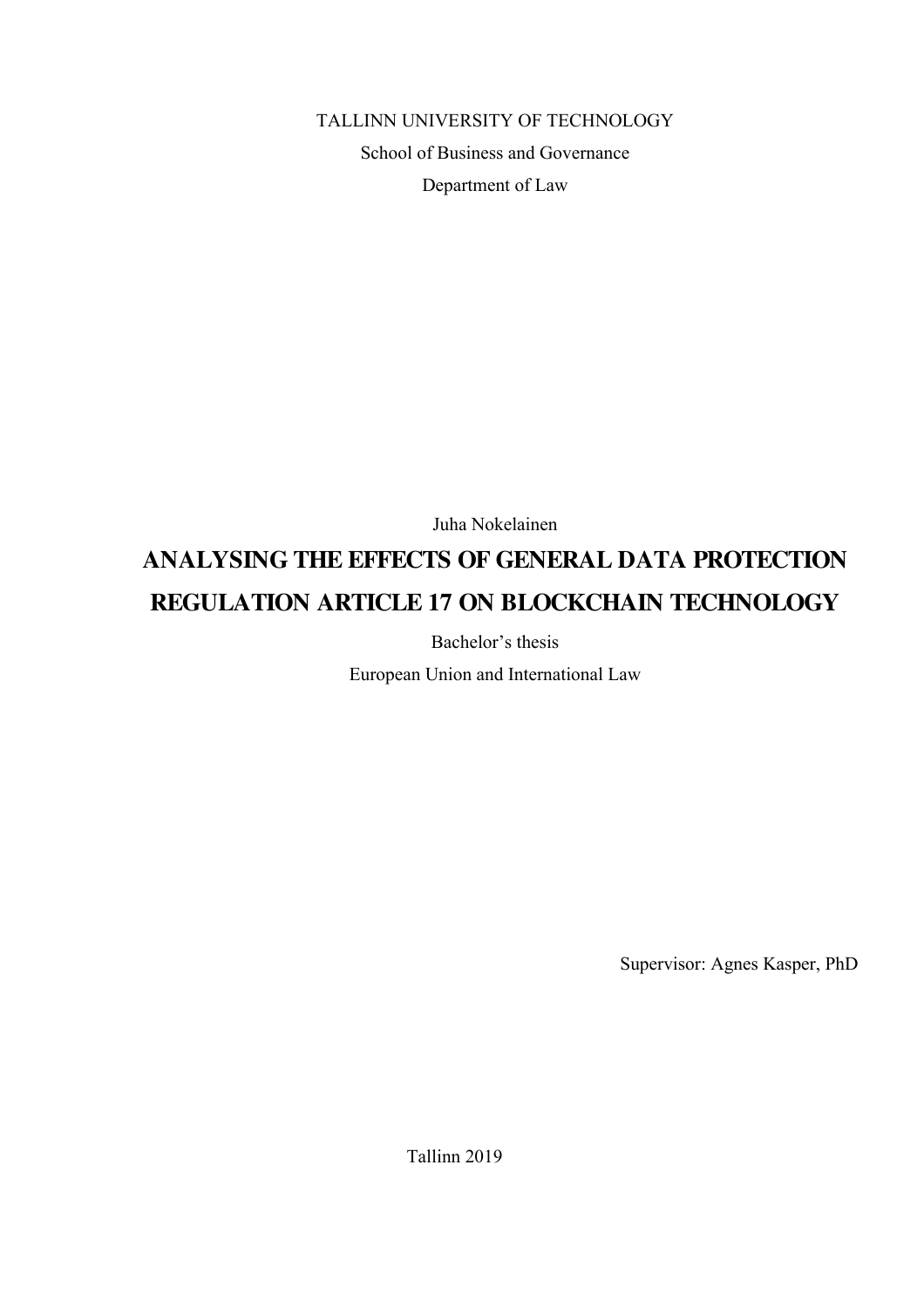I declare that I have compiled the paper independently and all works, important standpoints and data by other authors have been properly referenced and the same paper has not been previously been presented for grading. The document length is 8848 words from the introduction to the end of summary.

Juha Nokelainen …………………………… Student code: 166352HAJB nokelainen.juha@gmail.com

Supervisor: Agnes Kasper, PhD: …………………………………………… The paper conforms to requirements in force

Chairman of the Defence Committee: Permitted to the defence

…………………………………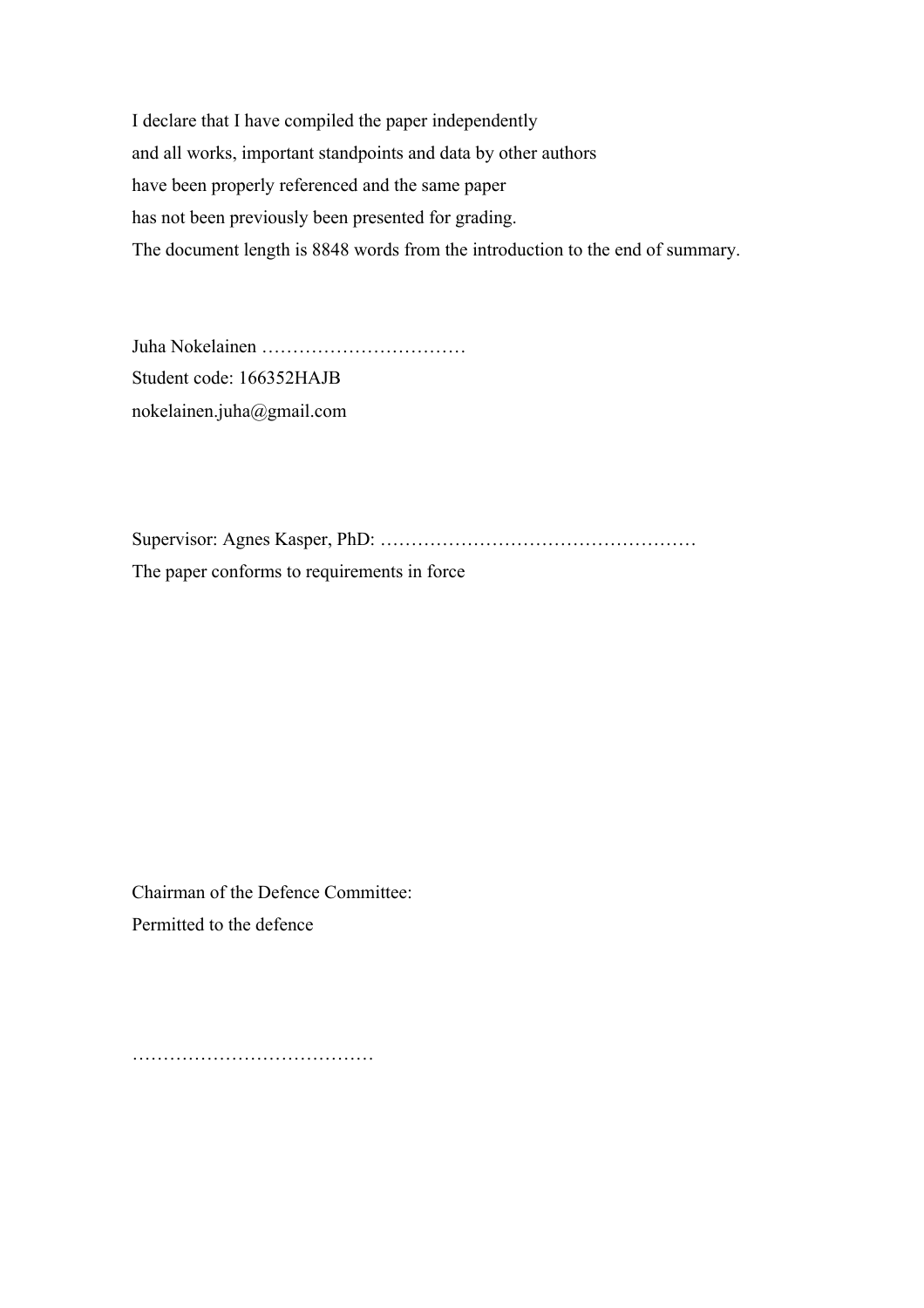# **TABLE OF CONTENTS**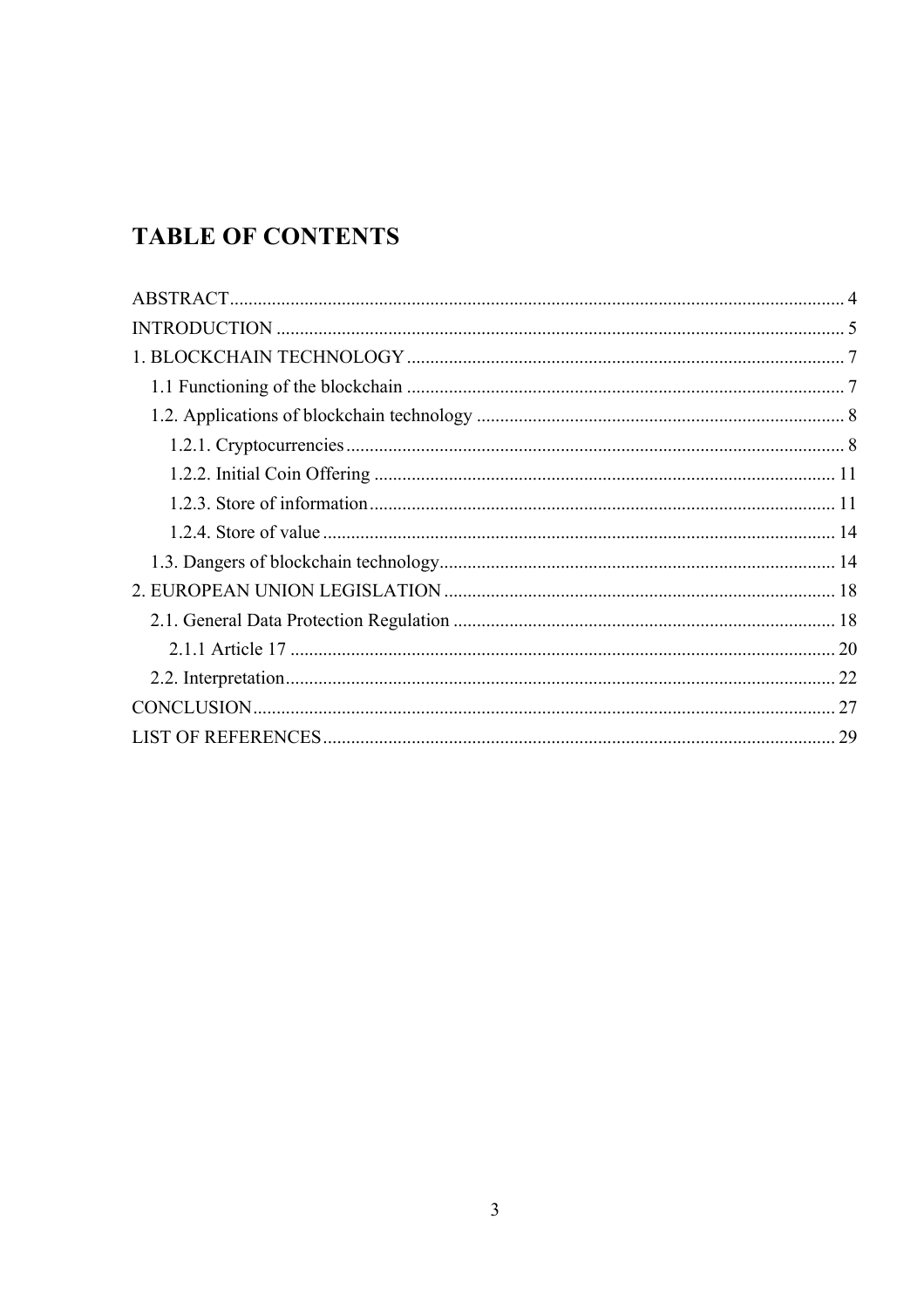### **ABSTRACT**

This research focuses on blockchain (BC) technology and its possible contradiction with European Union (EU) General Data Protection Regulation (GDPR) Article 17. Although the legislation is advanced compared to other similar legislations in the world it seems to ignore new technologies and innovations such as blockchain technology. The aim of this research is to analyse the current legislation, how it should be interpreted and scrutinise it from the perspective of blockchain technology. The research also covers European Union's principles and policies about technological development and their relation to EU legislation. The objective is to create a proper understanding about the current situation and analyse it from different viewpoints. Therefore the research questions concern how GDPR Article 17 affects on blockchain technology and should GDPR Article 17 be reviewed from the perspective of blockchain technology? In order to create clear and logical text that takes into account the necessary point of views, qualitative methods are used in this research. Traditional legal research will be needed to understand the subject. Legal interpretation and case analysis are also used in the research. Analysis of the legal acts is used to understand the necessary sections.

Keywords: Blockchain, Contradiction, Technological neutrality, GDPR, Decentralised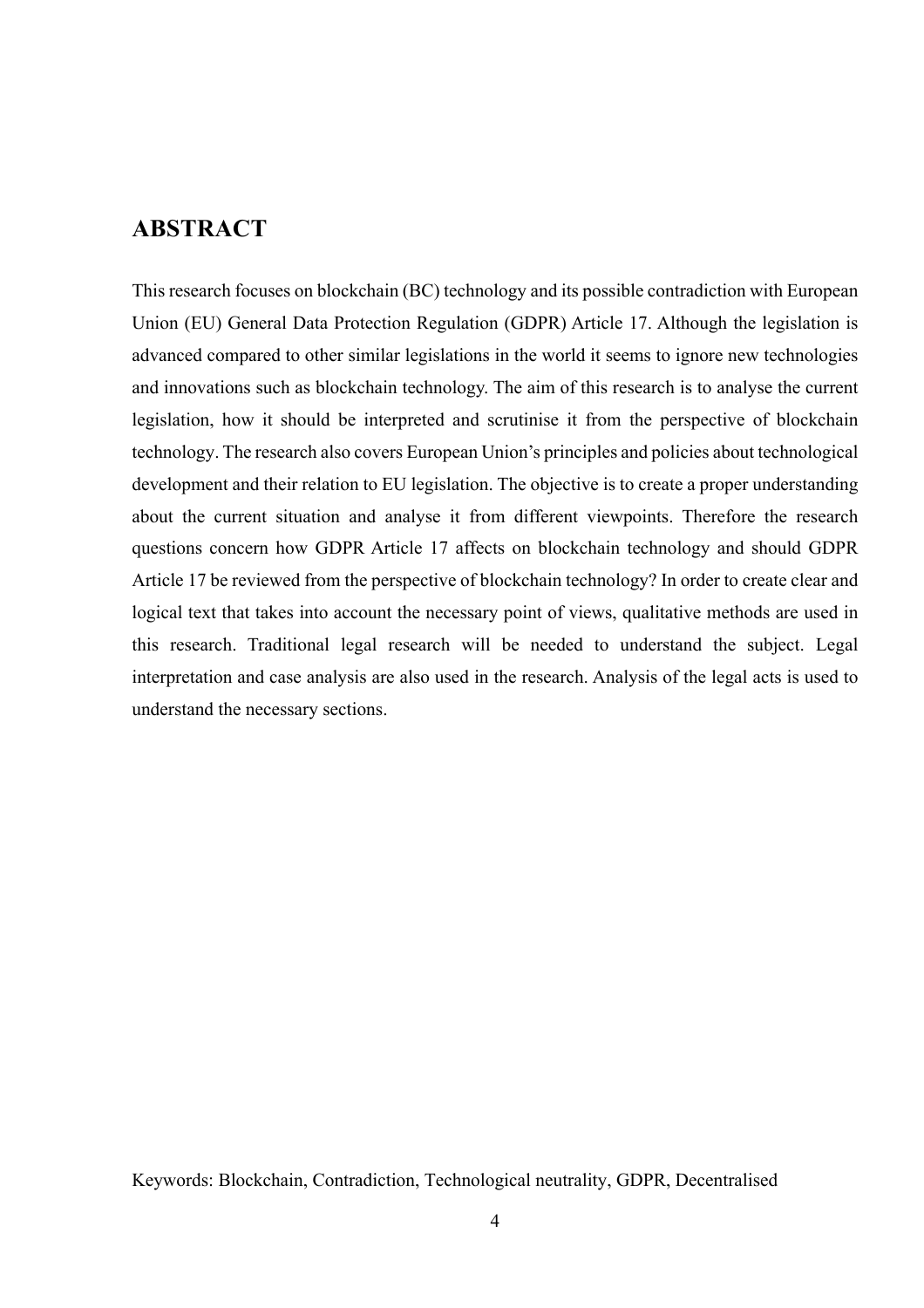### **INTRODUCTION**

During the last two decades, the world has witnessed the unforeseen technological revolution. The invention of computers and the internet has rapidly changed the world and its development. This development has created several new technologies that have the potential to change the way we use technology and perceive things. One of these technologies is blockchain technology. Blockchain technology can be used in order to execute several functions from storing data to creating new financial systems. At the same time, the legislators are trying to keep up with the development. The latest notable legislation in the European Union is General Data Protection Regulation (GDPR) that came in to force 25 May 2018 replacing the old Directive 95/46/FC.

GDPR aims to regulate cyberspace and contains several milestones concerning privacy and technological development. We haven't yet acknowledged the full impact of the Regulation. Article 17 of the GDPR declares the right to erasure or 'right to be forgotten'. The article gives individuals the right to ask for erasure of their personal data from the internet. At the same time blockchain technology is developing and the European Union is planning to further regulate the field. However, the GDPR contains sections that in principle contradict the very fundamental structure of the blockchain technology. This research aims to scrutinise whether GDPR and blockchain technology contradict and how GDPR should be interpreted especially if the EU is planning the two to co-exist. In addition, the research aims to analyse the possible outcome of the contradiction as well as the solutions. The problem seems to be that blockchain provides immutable and secure way of storing data. Once the information is stored in the blockchain it is extremely hard to alter or delete it. This feature is problematic considering the GDPR Article 17.

The research aims to elaborate on questions regarding the contradiction between blockchain technology and current European Union legislation. On one hand, how does General Data Protection Regulation Article 17 apply on blockchain technology? On the other, should GDPR Article 17 be reviewed from the perspective of blockchain technology and if yes, how? The methods for further scrutinising raised concerns include qualitative methods. Traditional legal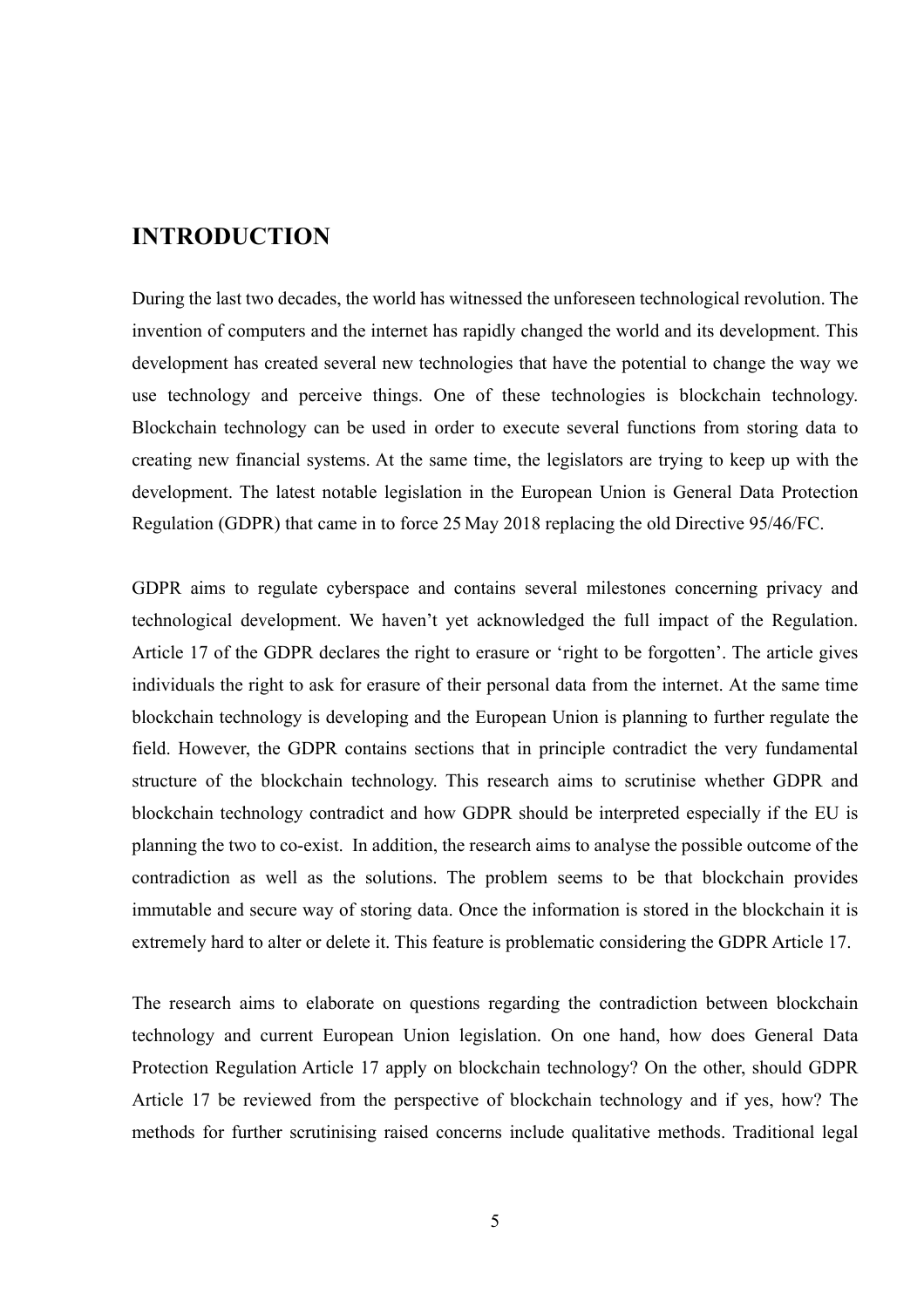research will be needed to understand the subject. Legal interpretation and case analysis will also be used as well as analysis of legal acts.

The research begins by part one outlining what is blockchain technology covering also briefly the technical perspective. Different use-cases for blockchain technology are demonstrated. The examples cover both already existing and theoretical applications. The applications are also scrutinised from different viewpoints to understand the bigger picture. Hence the examples are not only from the private sector but also applications that United Nations and European Union are planning to utilise. After thorough overview chapter one ends to an analyse about the dangers of blockchain technology. The research concludes the situation and creates a distinction between technological and legislative threats.

Part two focuses on analysing the legislative position of blockchain technology. The chapter analyses whether blockchain technology falls under the scope of GDPR by using different kind of examples and cases. This part aims to scrutinise the legislation and the situation from several perspectives. In order to provide a proper understanding about the situation the research covers examples to demonstrate the complexity of the problems and the legislative stance that the European Union will eventually consider.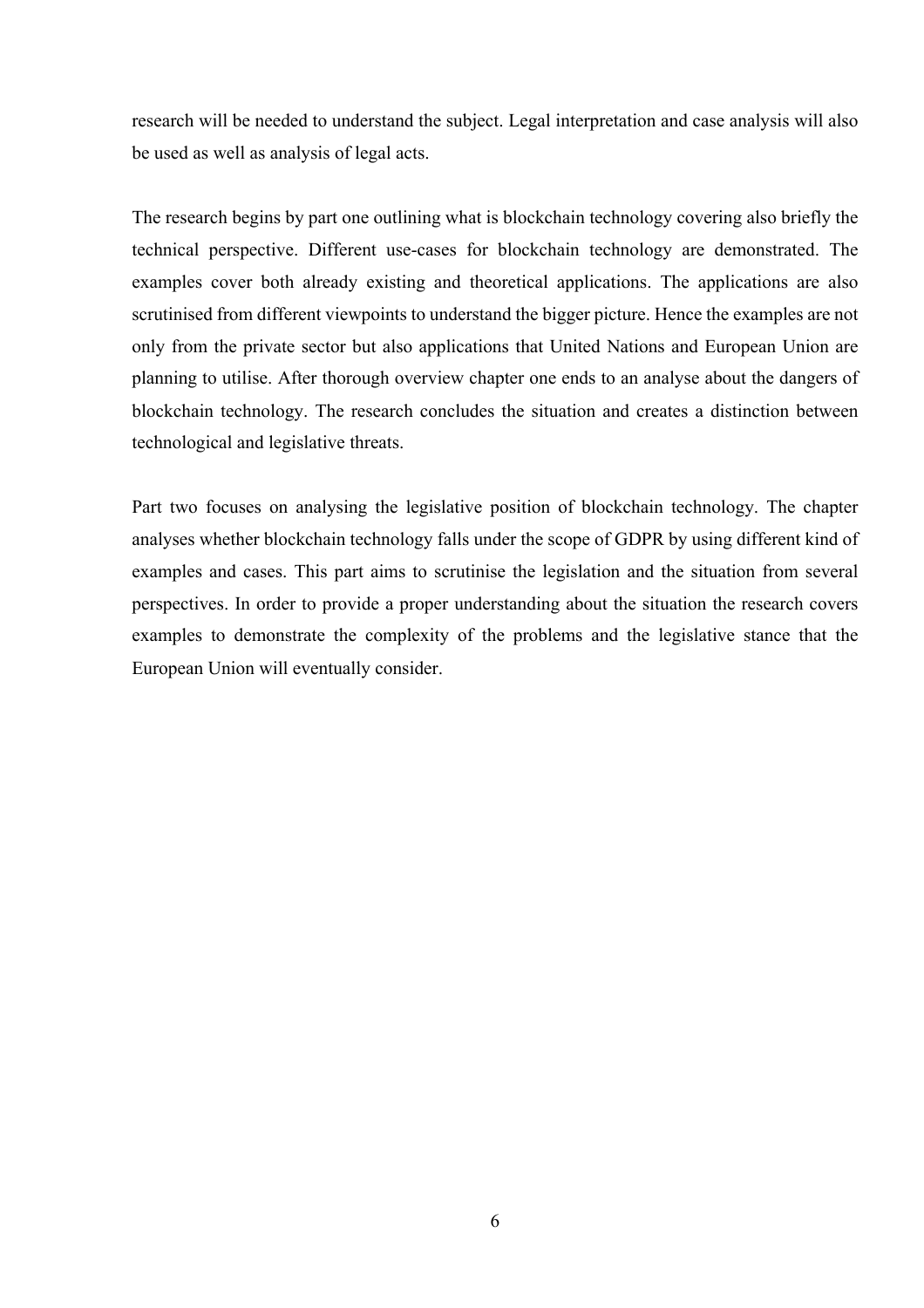## **1. BLOCKCHAIN TECHNOLOGY**

### **1.1 Functioning of the blockchain**

The blockchain is described to be one of the greatest innovations in technology since the creation of the internet.<sup>1</sup> It is essentially a way to store structures of data into the distributed database that is a chain of so called blocks. Each block is connected to the previous block which creates a chain of blocks and the blocks are validated, currently in most of the cases, through a distributed computer network that has no central authority who would control the network. Therefore blockchain is usually maintained by a peer-to-peer network that validates the new blocks.<sup>2</sup> The idea is familiar from the centuries-old way of keeping paper records to make sure that people can not double spend their wealth. Instead of paper ledgers, which banks and other middlemen used, blockchain utilises distributed ledger technology (DLT) to verify the information.<sup>3</sup>

Public blockchain is run by independent people around the world who have decided to participate in maintaining the network by holding a copy of the transaction history and by validating new transactions.4 These participants and their equipment are called nodes. The network of nodes maintains the blockchain network.<sup>5</sup> The fact that the nodes are spread all around the world in countries that are governed by countless legislations improves the network cencorship resistance. The network is therefore practically impossible to shut down. In private centralised networks the computational power of the network including the nodes are controlled by single authority.<sup>6</sup>

 <sup>1</sup> Fenwick, M.; Kaal, W. A.; Vermeulen, E. P. (2017). Legal education in the blockchain revolution. *Vanderbilt Journal of Entertainment Technology Law* 20(2), p 363.<br><sup>2</sup> Savu, I.; Carutasu, G.; Popa, C.; Cotet, C. (2017). Quality assurance framework for new property development:

decentralized blockchain solution for the smart cities of the future. *Research and Science Today* 13(Supplement 2), p 199.

<sup>3</sup> Young, S. (2018). Changing governance models by applying blockchain computing. *Catholic University Journal* 

<sup>&</sup>lt;sup>4</sup> Botos, H. (2017). blockchain intelligence analysis. *Research and Science Today* 13(Supplement 1), p 43-44. <sup>5</sup> Ibid.

<sup>6</sup> EU Blockchain Observatory and Forum (2018), BLOCKCHAIN AND THE GDPR, Accessible:

https://www.eublockchainforum.eu/sites/default/files/reports/20181016\_report\_gdpr.pdf 5 March 2019. p 16.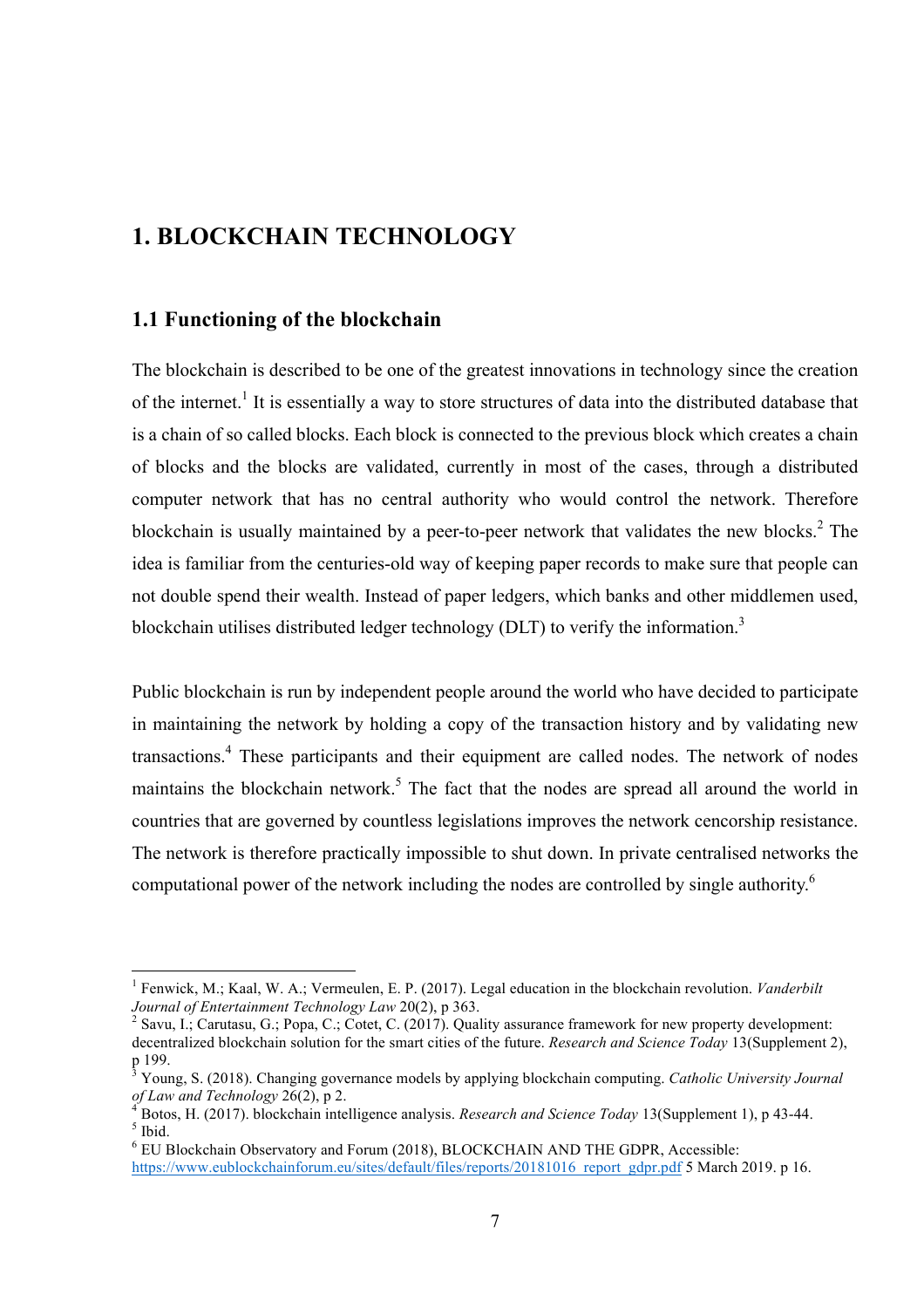Recorded data of the public blockchains is extremely hard to change later on and therefore the technology has good resistance for modification or altering after the block that has been added to the chain. On one hand, this creates a huge potential for blockchains to be used for example in different kind of records for sensitive information.<sup>7</sup> On the other, this immutability which at the same time can be extremely useful in a sense of authenticity of the information, brings us to one of the main questions of this research. How does the GDPR apply to a situation where personal information is practically impossible to alter or delete?

### **1.2. Applications of blockchain technology**

Blockchain can be used for several purposes and the development is still in its early stages. The technology can be utilised both by a public (permissionless bc) and private (permissioned bc) sector.<sup>8</sup> The network can be centrally controlled or it can be decentralised. There are several different consensus mechanisms that are used to run the networks. The security and intended purpose usually determine what consensus mechanism provides the best outcome.<sup>9</sup> This part of the research aims to present different use-cases for the blockchain technology in order to understand the legal implications later in the research.

#### **1.2.1. Cryptocurrencies**

One of the first implementations of blockchain technology was introduced in 2008 by the unknown cryptographer who used an alias Satoshi Nakamoto.**<sup>10</sup>** This protocol introduced virtual currency called Bitcoin. It is described to be decentralised cryptocurrency that is electronically stored and created.<sup>11</sup> Bitcoin is a peer-to-peer network with no central authority or middlemen. Unlike Bitcoin, traditionally currencies are backed by a central bank or government. The fact, that the underlying technology behind cryptocurrencies is different than traditional currencies, can be seen

<sup>&</sup>lt;sup>7</sup> Savu, I.; Carutasu, G.; Popa, C.; Cotet, C. (2017). Quality assurance framework for new property development: decentralized blockchain solution for the smart cities of the future. *Research and Science Today* 13(Supplement 2), p 199-200.

<sup>&</sup>lt;sup>§</sup> Walch, A. (2017). The path of the blockchain lexicon (and the law). *Review of Banking and Financial Law* 36(2), p 720.

<sup>&</sup>lt;sup>9</sup> Reyes, C. L. (2016). Moving beyond bitcoin to an endogenous theory of decentralized ledger technology regulation: An initial proposal. *Villanova Law Review* 61(1), p 196-199.

<sup>&</sup>lt;sup>10</sup> Piazza, F. S. (2017). Bitcoin and the blockchain as possible corporate governance tools: Strengths and weaknesses. *Penn State Journal of Law and International Affairs* 5(2), p 265-266.

<sup>&</sup>lt;sup>11</sup> Tu, K. V.; Meredith, M. W. (2015). Rethinking virtual currency regulation in the bitcoin age. *Washington Law Review* 90(1), p 275.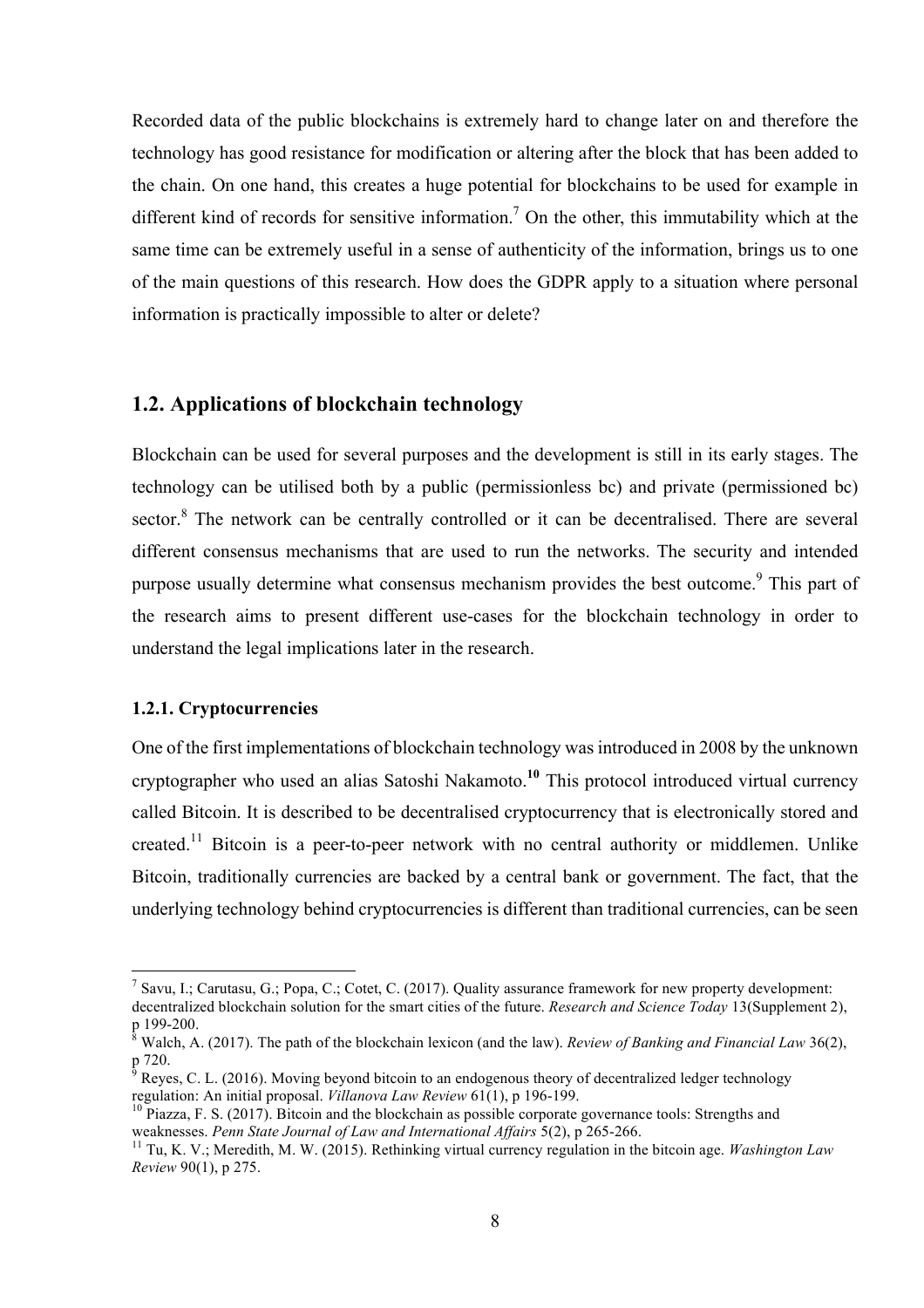in many ways. On one hand it gives certain advantages for the users. On the other, consumer's legal certainty is not guaranteed when using cryptocurrencies.<sup>12</sup> A history has proven that people do not always have trust toward banks. This claim was proven between 2007-2009 during the financial crises.<sup>13</sup> Some people argue that Bitcoin was created against the corrupted banks and their ways to make profit.<sup>14</sup> Thus the core idea is, that there is no central authority controlling circulation or creation of bitcoins that people would have to rely on.<sup>15</sup> Bitcoin is part of the wider concept called cryptocurrencies. Since the creation of bitcoin over thousand cryptocurrency projects have been created.<sup>16</sup> In order to better explain the relation between blockchain and cryptocurrencies, one could think an internet as an example. Whereas blockchain is the internet, bitcoin is merely an e-mail platform that is built on top of the blockchain and is therefore only one use-case of a blockchain.<sup>17</sup>

Bitcoin is the biggest and most famous cryptocurrency and will be used as an example in this chapter. As noted, "Bitcoin is a cryptocurrency that is recorded on public blockchain ledger without any centralized authority".<sup>18</sup> Legal status of Bitcoin remains unclear and even the EU has not taken a proper stance on how it should be regulated.<sup>19</sup> Important factor seems to be, that when using traditional payment methods which require permission from a third party, bitcoin transactions do not require permission from middle men.<sup>20</sup> Anyone can create so-called wallet and in order to secure its user's validity and privacy, each wallet has a private key which is secret to other users. A unique private key can be used to authorise the desired transactions in the network. The wallet also contains a public key that other users can see. Public key could be described as an account number of the wallet. $^{21}$ 

<sup>&</sup>lt;sup>12</sup> Ibid., p 275.<br><sup>13</sup> Ross, E. (2017). Nobody puts blockchain in corner: The disruptive role of blockchain technology in the financial services industry and current regulatory issues. *Catholic University Journal of Law and Technology* 25(2), p 355.<br><sup>14</sup>Investopedia (2018), Why Governments Are Afraid of Bitcoin, Accessible:<br>https://www.investopedia.com/ar

Adimi, G. (2018). How the new generation cryptocurrencies decoded the investment contract code: Analysis of us and eu laws. *Bocconi Legal Papers* 10(1), p 314.<br><sup>16</sup>The Economist (2018), From one cryptocurrency to thousands, Accessible:

https://www.economist.com/technology-quarterly/2018/09/01/from-one-cryptocurrency-to-thousands 7 March 2019.<br>
<sup>17</sup> Jones, S. (2018). Data breaches, bitcoin, and blockchain technology: modern approach to the data-security *Texas Tech Law Review* 50(4), p 802.<br><sup>18</sup> Iskander, M. (2017). Blockchain: The future of all data. *Intellectual Property and Technology Law Journal* 22(1),

p 6.<br><sup>19</sup> Shcherbak, S. (2014). How should bitcoin be regulated. *European Journal of Legal Studies* 7(1), p 42.<br><sup>20</sup> Belcher, S. (2017). Tracing the invisible: Section 11's tracing requirement and blockchain. *Colorado Te* 

<sup>&</sup>lt;sup>21</sup> Sonderegger, D. (2015). Regulatory and Economic Perplexity: Bitcoin Needs Just Bit of Regulation. *Washington University Journal of Law Policy* 47, p 181.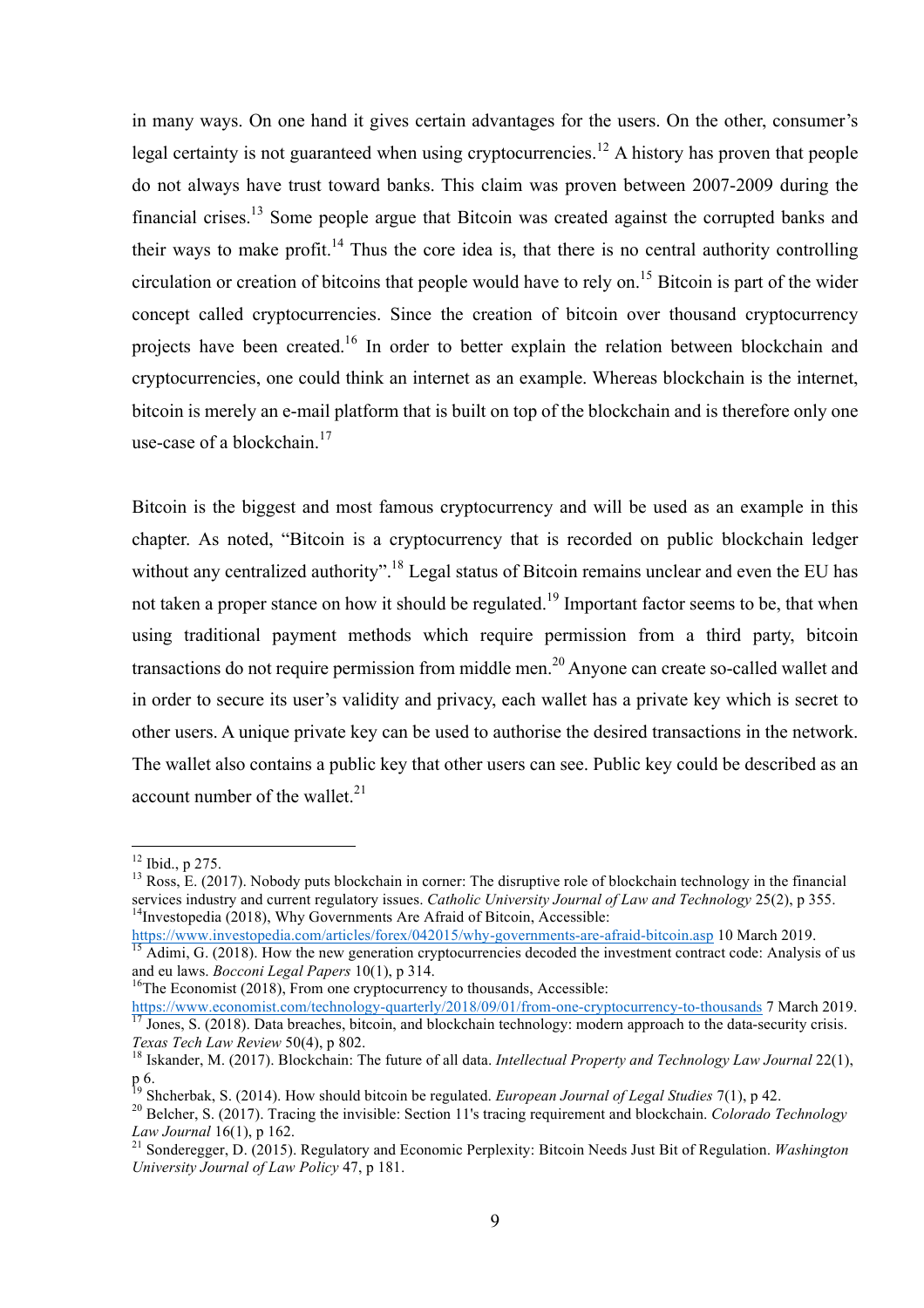Before going into the use cases of cryptocurrencies, or in another word virtual currencies, it is necessary to scrutinise traditional forms of currencies. Different traditional currencies are also recognised as "fiat currencies".<sup>22</sup> Fiat comes from the language of Latin and the term refers to government-backed and issued currency which holds no intrinsic value unlike gold or silver, that are commodity-based.<sup>23</sup> People can buy and sell goods and services by money. Money works as a medium of exchange and governments control the issuance of the money and back the value by their repetition.<sup>24</sup> Fiat currencies have value, since people collectively believe so.<sup>25</sup> In countries where the government-backed currency is distrusted, bitcoin provides an alternative as a medium of exchange when the economy is unstable. This has already happened in Argentina where people have gained interest towards bitcoin.<sup>26</sup>

Virtual currencies are described as a new, intangible subsitute for traditional forms of money.<sup>27</sup> When a person wants to send bitcoins to another person they create a transaction. The transaction is validated through decentralised network which uses the computational power of independent parties of the network and the transaction is visible to everyone which creates unforeseen transparency in the economic world. Traditionally banks have verified the transactions and acted as middlemen. Blockchain eliminates the middlemen by using mathematical algorithms instead.<sup>28</sup>

In February 2019 news sites reported about US investment bank JP Morgan which had created a cryptocurrency in order to improve payment settlement process between its clients and businesses.<sup>29</sup> Bank's cryptocurrency, JPM Coin, is the first digital currency to be backed by a major US bank.<sup>30</sup> The bank has reportedly transferred money succesfully by using the blockchain network. The network will not be available for retail customers and it is intended for internal use

 $^{22}$  Piazza, F. S. (2017). Bitcoin and the Blockchain as Possible Corporate Governance Tools: Strengths and

Weaknesses. *Bocconi Legal Papers* 9, p 266.<br><sup>23</sup> Ibid., p 266.<br><sup>25</sup> Ibid., p 266.<br><sup>25</sup> Ibid., p 272.<br><sup>26</sup> Ibid., p 272.<br><sup>27</sup> Ibid., p 267.<br><sup>28</sup> Shcherbak, S. (2014). How should bitcoin be regulated. *European Journal of L* 

https://www.bbc.com/news/business-47240760 7 March 2019.<br><sup>30</sup> Ibid.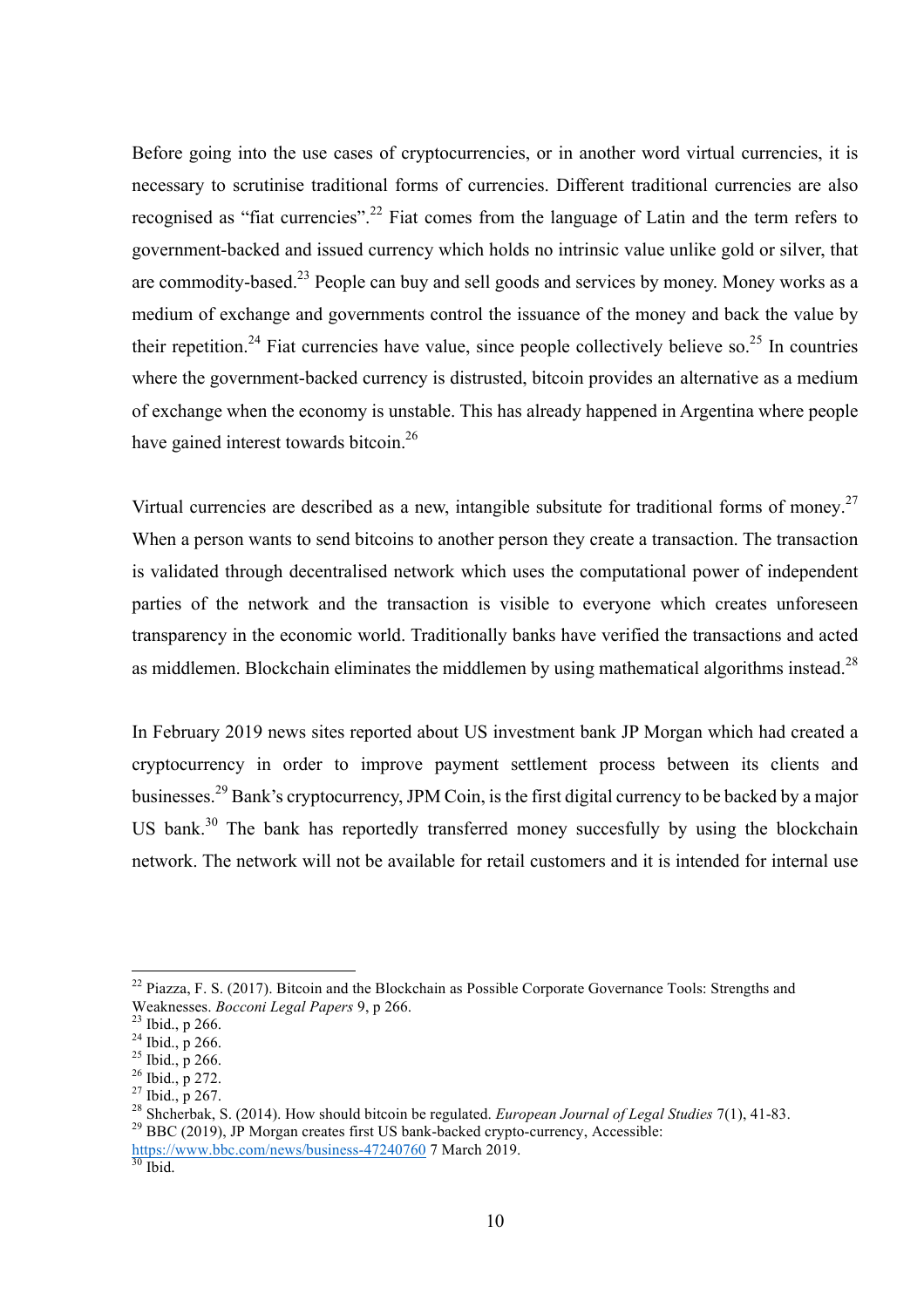only. JP Morgan has initially started trials with private blockchain network in order to reduce risk and enable instant transfers. $31$ 

Although the idea of switching into digital currencies has drawn attention in the private sector, there are also examples from the public sector. Ukraine's central bank has initiated a trial to run its own national digital currency, the e-hryvnia. Cash payments are mainly used in Ukraine and the government has taken a stance to digitalise the payments. The project has been initiated in December 2018 and the results of the initiative will be used to analyse the next move of the nation. 32

#### **1.2.2. Initial Coin Offering**

Perhaps one of the biggest accomplishments of a blockchain technology has been Initial Coin Offerings (ICO). ICO's have been created as a new way of raising capital from investors. This allows the developers to raise capital from investors all over the world without granting them voting rights or other rights that traditional fundraiser who contacted venture capitalists or held an Initial public offering (IPO) had to grant. Even though ICO investors are not legally protected, billions of dollars have been raised through ICO's.<sup>33</sup> Instead of equity shares that traditional IPO's provide for investors, ICO investors are given cryptocurrency coins or tokens. The investor buys one of the biggest cryptocurrencies such as bitcoin or ether and exchanges them to fundraisers tokens. The tokens would be used in a product that the company promises to deliver. From investors side, the idea is that the value of a token would later on increase and it could be sold with profit. $34$ 

#### **1.2.3. Store of information**

As described at the beginning of the part one of the research, blockchain is essentially a way to store information securely and efficiently. It provides a way to store information in a way that it can not be deleted or altered after adding it to the block of chains. The possibilities of the blockchain are countless and its full potential remains unexplored. This chapter aims to introduce

 $31$  Ibid.<br><sup>32</sup> Cointelegraph (2019), Ukraine Completes Pilot Scheme for E-Hryvnia National Digital Currency, Accessible: https://cointelegraph.com/news/ukraine-completes-pilot-scheme-for-e-hryvnia-national-digital-currency 14 March 2019.

<sup>33</sup> Essaghoolian, N. (2019). Initial coin offerings: Emerging technology's fundraising innovation. *UCLA Law Review* 66(1), p 294.<br><sup>34</sup> CNBC (2018), Tokenization: The world of ICOs, Accessible: https://www.cnbc.com/2018/07/13/initial-coin-

offering-ico-what-are-they-how-do-they-work.html 10 March 2019.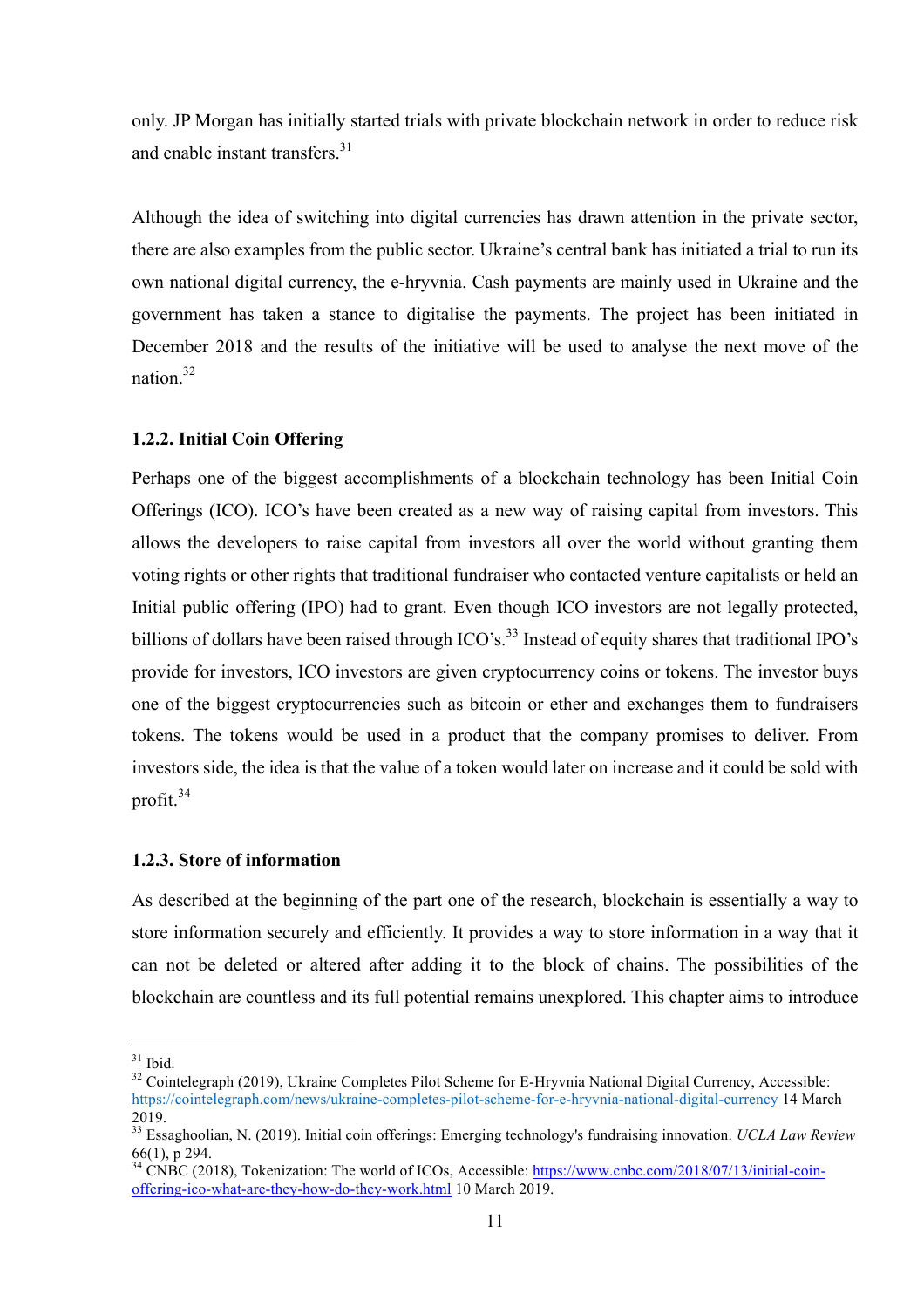use cases of blockchain technology as a store of information. It is important to note that these initiatives do not only come from the private companies or national level but also the European Union and United Nations have considered utilising blockchain technology for several purposes.

Since April 2018, a state of Nevada (US) has granted digital marriage certificates which are built by using smart contracts on the Ethereum blockchain.<sup>35</sup> Reportedly 950 marriage certificates in digital format have been issued.<sup>36</sup> Marriage certificates are only one example of a situation where trustworthy way to store data is needed. United Nations writes in its article about the situation where a massive earthquake destroyed entire cities in Haiti in 2010.<sup>37</sup> The problem occurred when authorities were searching for landowners that UN was unable to identify. In addition, there were many disputes about who was the actual landowner.<sup>38</sup> The article also concludes that these issues create problems when trying to recover from such destruction. It is noted that corruption plays a big role in many of the developing countries and as the land registry was stored physically, in paper files, the information was destroyed. According to the UN this could have been avoided by using blockchain based land registry where the information about ownership cannot be tampered with, the authenticity of the information can not be questioned, nor the information could have vanished in the first place.<sup>39</sup> Based on this example the UN has decided to create a land registry which is based on blockchain technology to Panchkula, located in India. The thought process behind the idea is to prevent such incidents that happened in Haiti. $40$ 

European Union has created Blockchain Observatory and Forum (EUBOF) to scrutinise the possibilities of blockchain technology. The report about Blockchain for government and public services that was released in December 2018 describes the possible use cases for blockchain in the European Union.<sup>41</sup> The report proposes a solution for blockchain based digital identities for EU

<sup>&</sup>lt;sup>35</sup> Cointelegraph (2019), Nevada Issues Almost 1,000 Marriage Certificates on Ethereum, But Gov't Acceptance Varies, Accessible: https://cointelegraph.com/news/nevada-issues-almost-1-000-marriage-certificates-on-ethereum-<br>but-govt-acceptance-varies 13 March 2019.

 $\frac{36}{36}$  Ibid.  $\frac{37}{37}$  United Nations Development Programme (2018), Using blockchain to make land registry more reliable in India, Accessible: https://www.undp.org/content/undp/en/home/blog/2018/Using-blockchain-to-make-land-registry-more-<br>reliable-in-India.html 1 March 2019.<br><sup>38</sup> Ibid.

<sup>&</sup>lt;sup>39</sup> Ibid.<br><sup>40</sup> Ibid. <sup>40</sup> Ibid. 39 Ibid. 39 Ibid. 39 Ibid. 41 European Union Blockchain <sup>41</sup> European Union Blockchain Observatory & Forum (2018), Blockchain for government and public services, Accessible:https://www.eublockchainforum.eu/sites/default/files/reports/eu\_observatory\_blockchain\_in\_governmen t\_services\_v1\_2018-12-07.pdf 10 March 2019, p 1-33.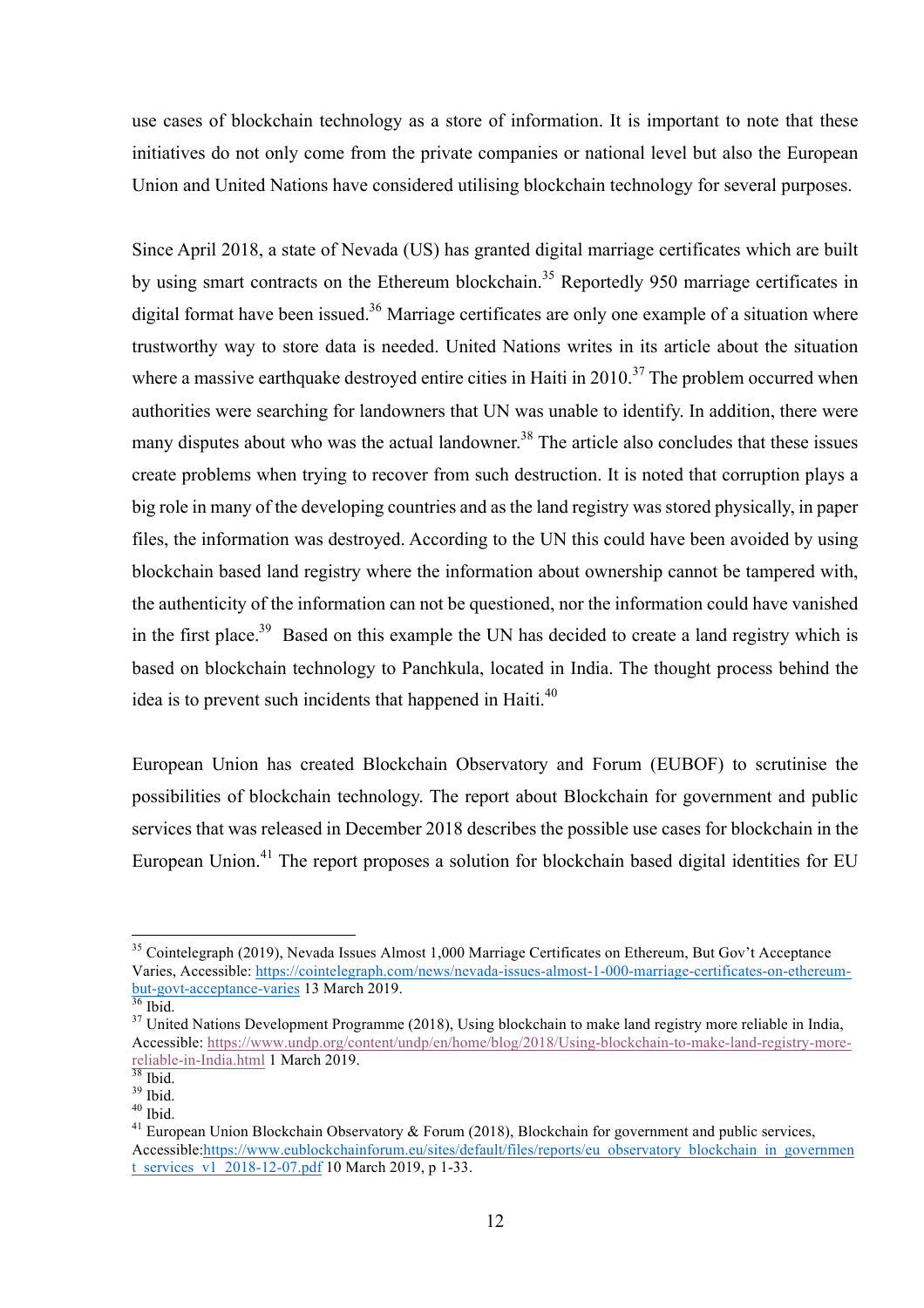citizens. The argument behind the idea is that "internet- has no built-in identity mechanism".<sup>42</sup> Nowadays banks and other trusted parties provide people a way to identify themselves on the internet and according to the report identifying has become increasingly important during the era of the internet  $43$ 

Food ministry of South Korea has expressed its interest in launching a pilot program to better trace origin of its citizen's consumed beef. The information of a delivery chain is supposed to be registered to a blockchain based database which makes it easier to trace the origin and supply chain.<sup>44</sup> Swiss food manufacturer Gustav Gerig AG has expressed similar plans for certifying tuna and its place of origin. Blockchain technology is supposed to improve transparency in the food market and in the delivery chain.<sup>45</sup> Blockchain technology has been considered as a new way to certify products, especially for companies with higher moral and ethical standards.<sup>46</sup>

Lastly, Internet Court in Hangzhou, China has reported its plans to use blockchain technology to fight against piracy. According to the article, Hangzhou is a domicile for many of the online bloggers or writers in China who suffer from the lack of ways to prove that they have written their work. By adding their work to the blockchain based data storage system they can enhance their possibilities to provide evidence for the court about their intellectual property rights.<sup>47</sup> The decision conforms the ruling of China's Supreme Court which has given a judgement that evidence can be authenticated with blockchain technology and it has binding effect.<sup>48</sup>

<sup>&</sup>lt;sup>42</sup> Ibid., p 20.<br><sup>43</sup> Ibid., p 20.<br><sup>44</sup>Cointelegraph (2019), South Korea Science, Food Ministries to Use Blockchain for Tracing Beef Supply Chain, Accessible: https://cointelegraph.com/news/south-korea-science-food-ministries-to-use-blockchain-for-tracing-beefsupply-chain 7 March 2019.<br><sup>45</sup>Cointelegraph (2019), Swiss Food Manufacturer Partners with ETH-based Blockchain Service to track Tuna

Products, Accessible: https://cointelegraph.com/news/swiss-food-manufacturer-partners-with-eth-based-blockchainservice-to-track-tuna-products 10 March 2019.<br><sup>46</sup> Fowler, M. D. (2018). Linking the public benefit to the corporation: Blockchain as solution for certification in an

age of do-good business. *Vanderbilt Journal of Entertainment Technology Law* 20(3), p 913.<br><sup>47</sup> Cointelegraph (2019), Chinese Internet Court Uses Blockchain to Protect Online Writer's Intellectual Property,

Accessible: https://cointelegraph.com/news/chinese-internet-court-uses-blockchain-to-protect-online-writersintellectual-property 6 March 2019.<br><sup>48</sup> Cointelegraph (2019), China's Supreme Court Rules That Blockchain Can Legally Authenticate Evidence,

Accessible: https://cointelegraph.com/news/chinas-supreme-court-rules-that-blockchain-can-legally-authenticateevidence 10 March 2019.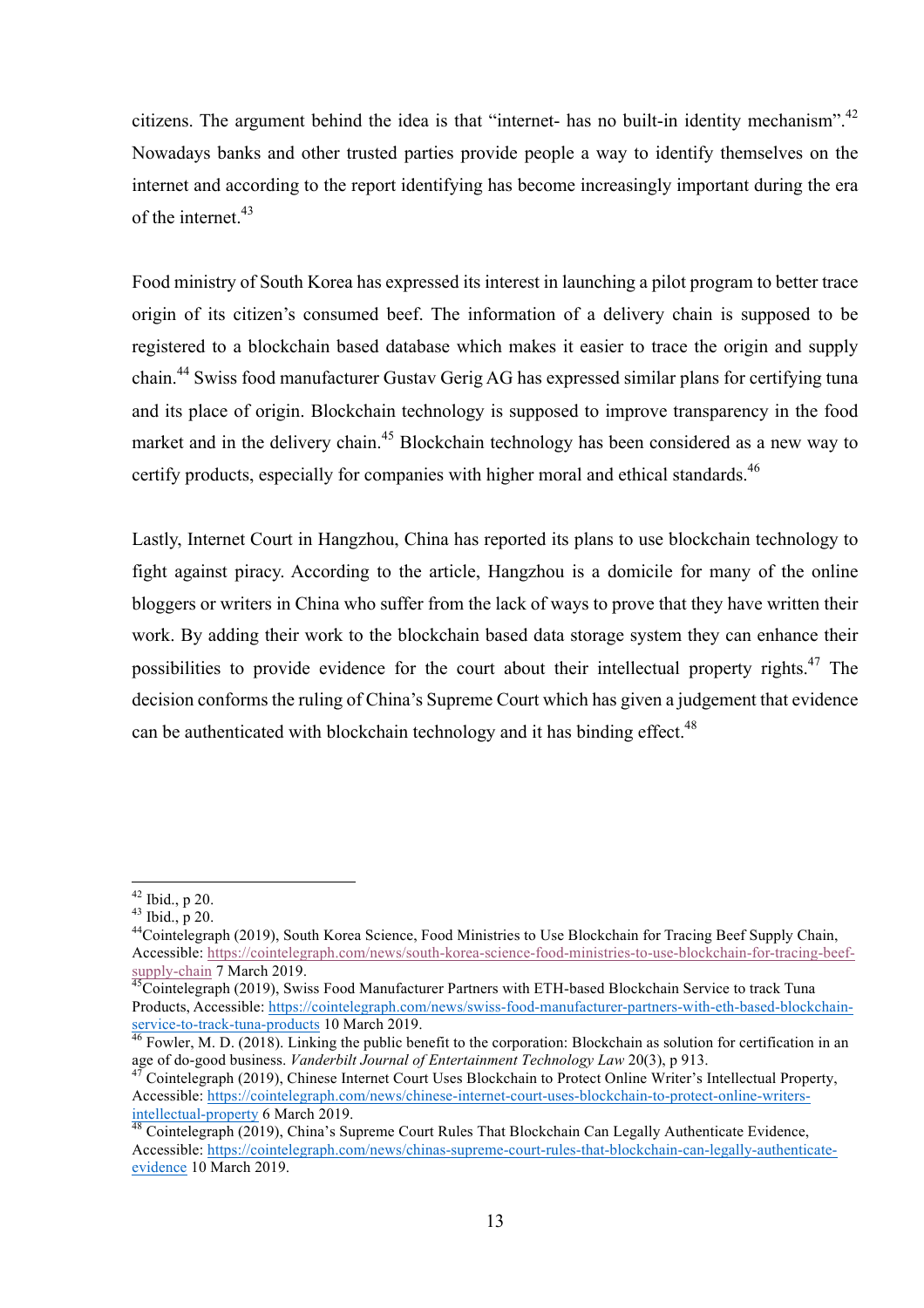#### **1.2.4. Store of value**

One of the concerns in the traditional economy is inflation. Due to the mostly political or economic reasons, the Federal Reserve may decide to increase the money supply. After the increase of a money supply, each dollar is less valuable than before. This artificial inflation is expected to improve economy but in reality it can have far-reaching results because the natural economy is distorted.<sup>49</sup>. Bitcoin network is programmed in a way that maximum of 21 million coins can ever exist. However, not all the coins are yet created.<sup>50</sup> A process called mining creates bitcoins and it is argued to balance the supply and demand. This algorithm controlled steady increase would, in theory, improve bitcoin's inflation resistance as far as the popularity of bitcoin continues to increase.<sup>51</sup> Additionally, bitcoin is described to be a technological replacement for gold.<sup>52</sup> This characterisation could have been invented due to the nature and scarcity of bitcoins.

### **1.3. Dangers of blockchain technology**

The blockchain is described to be the next big innovation among the Internet of Things (IoT) and Artificial Intelligence (AI) after the invention of the internet that revolutionises the world.<sup>53</sup> Although the technology has proven its functioning there are still uncovered aspects of the security of blockchain technology which concern the future of blockchain networks. In order to create proper understanding about the dangers of blockchain, there are two perspectives that need to be scrutinised.

Firstly, from the technological point of view, there have been concerns about situations, mainly on the smaller and weaker decentralised blockchain networks, where a group of miners could acquire the majority of the computational power of the network. This attack has been named to so-called '51% attack'. The attack is based on the idea that hacker or hackers take over the control of the network by owning more than 50% of the network's computational power. This, in theory, would

 $49$  Papp, J. (2014). A medium of exchange for an internet age: How to regulate bitcoin for the growth of ecommerce. *Pittsburgh Journal of Technology Law and Policy* 15(1), p 42.<br><sup>50</sup> Cook, R. (2014). Bitcoins: Technological innovation or emerging threat. *John Marshall Journal of Information* 

*Technology and Privacy Law* 30(3), p 539.<br><sup>51</sup> Papp, J. (2014). A medium of exchange for an internet age: How to regulate bitcoin for the growth of e-<br>commerce. Pittsburgh Journal of Technology Law and Policy 15(1), p 42.

<sup>&</sup>lt;sup>52</sup> Allen, H. J. (2017). \$=euro=bitcoin. *Maryland Law Review* 76(4), p 904.<br><sup>53</sup> Forbes (2018), Merging Internet Of Things And Blockchain In Preparation For The Future, Accessible: https://www.forbes.com/sites/darrynpollock/2018/12/13/merging-internet-of-things-and-blockchain-in-preparationfor-the-future/#3f29861c41fc 10 March 2019.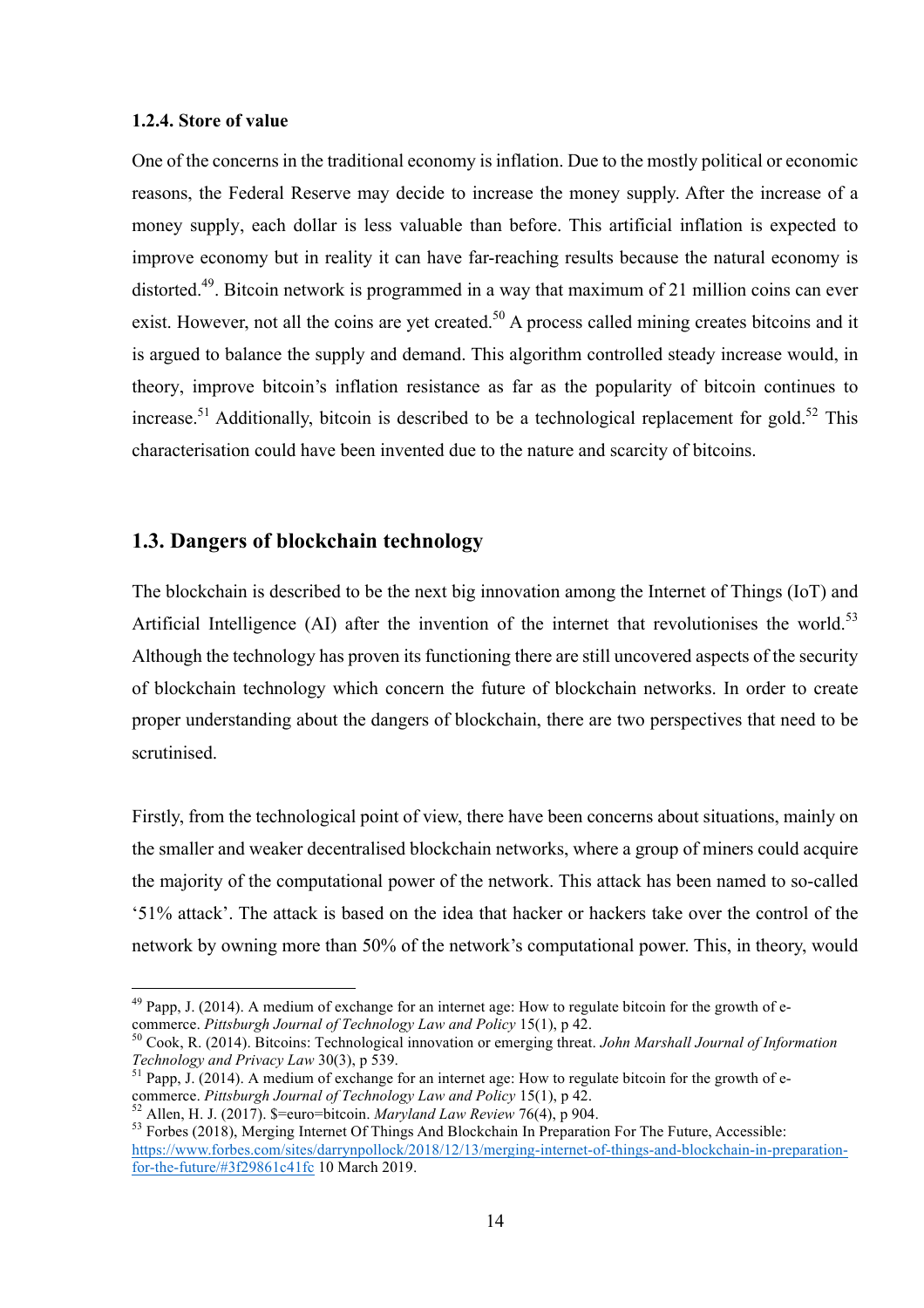allow the hacker or hackers to create so-called double spends. This would not be possible in centralised networks where the single authority possesses the computational power of the network. Also the use of a 51% attack for bigger decentralised networks such as bitcoin is extremely expensive and therefore highly unlikely to occur.<sup>54</sup> In addition, when programming complicated networks such as blockchains a chance for human error is always present in programming which may lead to serious consequences.<sup>55</sup>

Furthermore, the experts of the field have continuously warned about the energy consumption of decentralised blockchains such as bitcoin. Blockchain network requires computational power from computers that are validating transactions and keeping up the network. These processes that solve complicated mathematical problems consume significant amounts of electricity. Some people have estimated that keeping up the bitcoin network requires as much energy as a city with a population of 150,000 or depending on the number of transactions, all the way up to a country with a population of 10 million.<sup>56</sup> It is however notable that due to technological development and rise of the renewable energy, the world has an enormous potential of replacing traditional, environmental hazardous forms of energy. For example, in just 90 minutes our planet receives the same amount of energy from the sun that is equivalent to the whole world's annual energy consumption.<sup>57</sup> In addition, there are many other sources of renewable energy.<sup>58</sup> Therefore it is reasonable to assume that energy consumption of blockchain networks may not be a significant problem in the future.

Lastly, due to technological development, quantum computing can raise concerns for the blockchain networks.<sup>59</sup> Quantum computing is able to solve even the hardest computational problems in reasonable time and the technology is well recognised among people from the field of technology.<sup>60</sup> The ability of classical computation in problem solving is not comparable with quantum computing.<sup>61</sup> Use of quantum computing would therefore allow hackers to allocate unforeseen computational power towards private keys of the blockchain network in order to solve the passwords of peoples' wallets. In theory, it would also be a lot easier to gain control of the

<sup>&</sup>lt;sup>54</sup> Investopedia (2019), 51% Attack, Accessible: https://www.investopedia.com/terms/1/51-attack.asp 5 March 2019.<br><sup>55</sup> Rimbelow, C. (1981). Liability for programming errors. *International Business Lawyer* 9(7 and 8), p

Science and Technology Law Review 19(3), p 342.<br>
<sup>57</sup> Harari, Y. N., Purcell, J., & Watzman, H. (2015). Sapiens: Ihmisen lyhyt historia. p 377.<br>
<sup>58</sup> Ibid., p 377-378.<br>
<sup>59</sup> Choi, J. (2018). Quantum computation and its in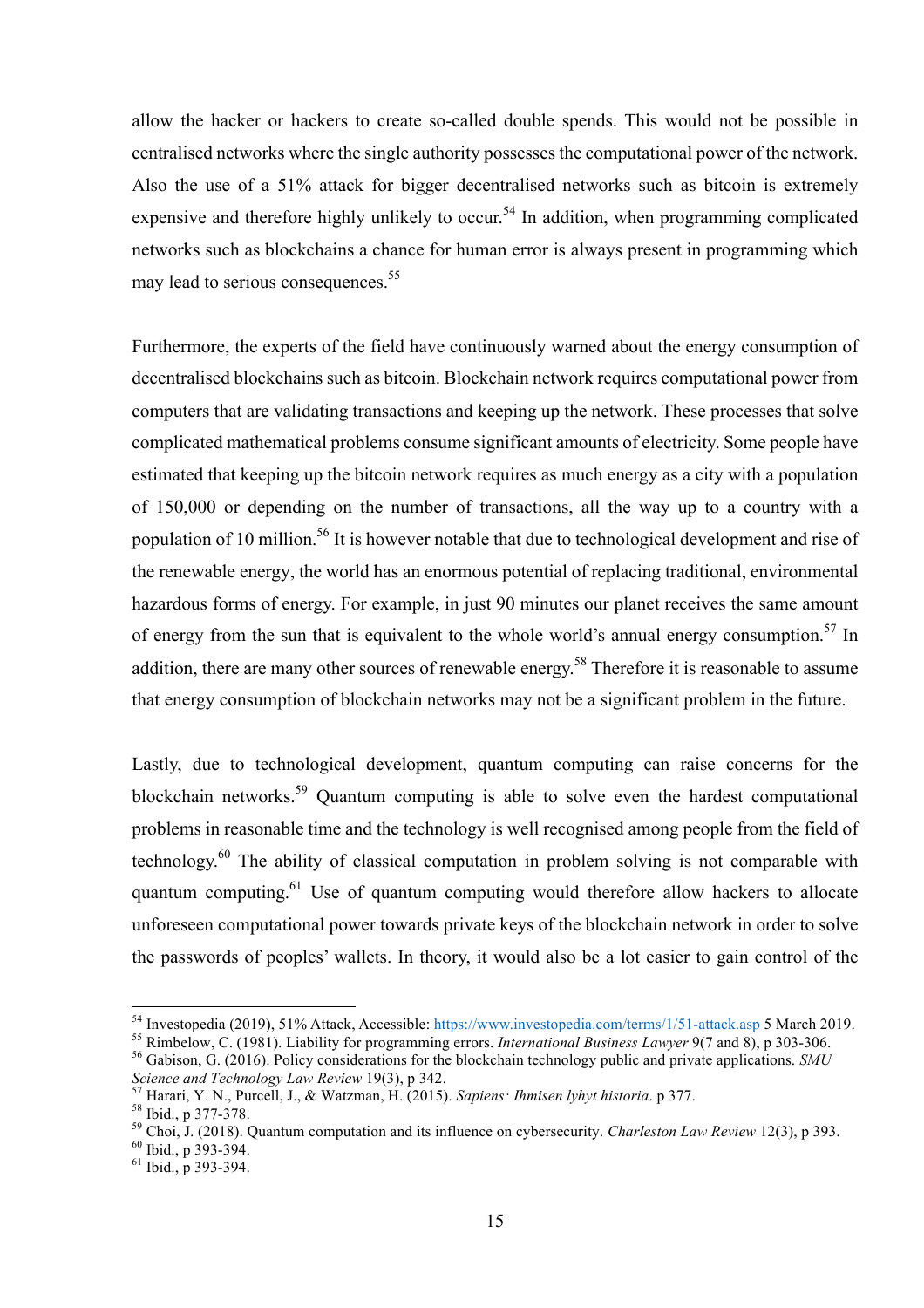majority of the network's computational power and create a  $51\%$  attack.<sup>62</sup> The threats mentioned in this chapter are hypothetical but necessary to acknowledge in the  $21<sup>st</sup>$  century.

The above-mentioned examples considered technological threats of blockchain technology. During the recent years, one the biggest applications of blockchain technology that has raised attention is bitcoin.<sup>63</sup> This is however only one application of blockchain technology. The European Commission is scrutinising existing laws and whether they include obstacles for the development of new technologies.<sup>64</sup> This has also been a topic for regulators around the world since there is no clear and comprehensive legislation about how to for example regulate bitcoin and its users.<sup>65</sup> Thus, one of the dangers of blockchain technology could be the legislation and blockchain applications' legal status.

According to some authors there is clearly a need for blockchain regulation and the regulations should aim to balance the rights of users and relevant risks by taking in to account the benefits of the specific applications.<sup>66</sup> It is argued that the legislation ought to solve the legal uncertainty that exists around the blockchain technology. In addition, legislation should include clarification of current legal statutes and their relation to specific applications such as bitcoin network, the possibilities of the authorities to oversee the compliance and creation of comprehensive legislation that enables users to legally and securely use the applictions.<sup>67</sup>

In the EU general understanding among the legislators is that bitcoin is legal. $^{68}$  Although there are no proper regulations concerning blockchain technology EU has made research about blockchain applications<sup>69</sup> It should be noted that different countries in the EU treat these applications in different ways.<sup>70</sup> European Union report about 'blockchain for government and public services' is

 $62$  Nature (2018), Quantum computers put blockchain security at risk, Accessible:

https://www.nature.com/articles/d41586-018-07449-z 15 March 2019. <sup>63</sup> Tu, K. V.; Meredith, M. W. (2015). Rethinking virtual currency regulation in the bitcoin age. *Washington Law Review* 90(1), p 273.<br><sup>64</sup> EU Blockchain Observatory and Forum (2018), BLOCKCHAIN FOR GOVERNMENT AND PUBLIC

SERVICES, Accessible:

https://www.eublockchainforum.eu/sites/default/files/reports/eu\_observatory\_blockchain\_in\_government\_services  $\frac{\text{v1 }2018-12-07.\text{pdf}}{\text{65}}$  1bid., 274.<br>  $\frac{\text{v6}}{\text{65}}$  1bid., 274.<br>  $\frac{\text{v6}}{\text{65}}$  Shcherbak, S. (2014). How should bitcoin be regulated. *European Journal of Legal Studies* 7(1), p 43.<br>  $\frac{\text{v7}}{\text{67}}$  1bid., p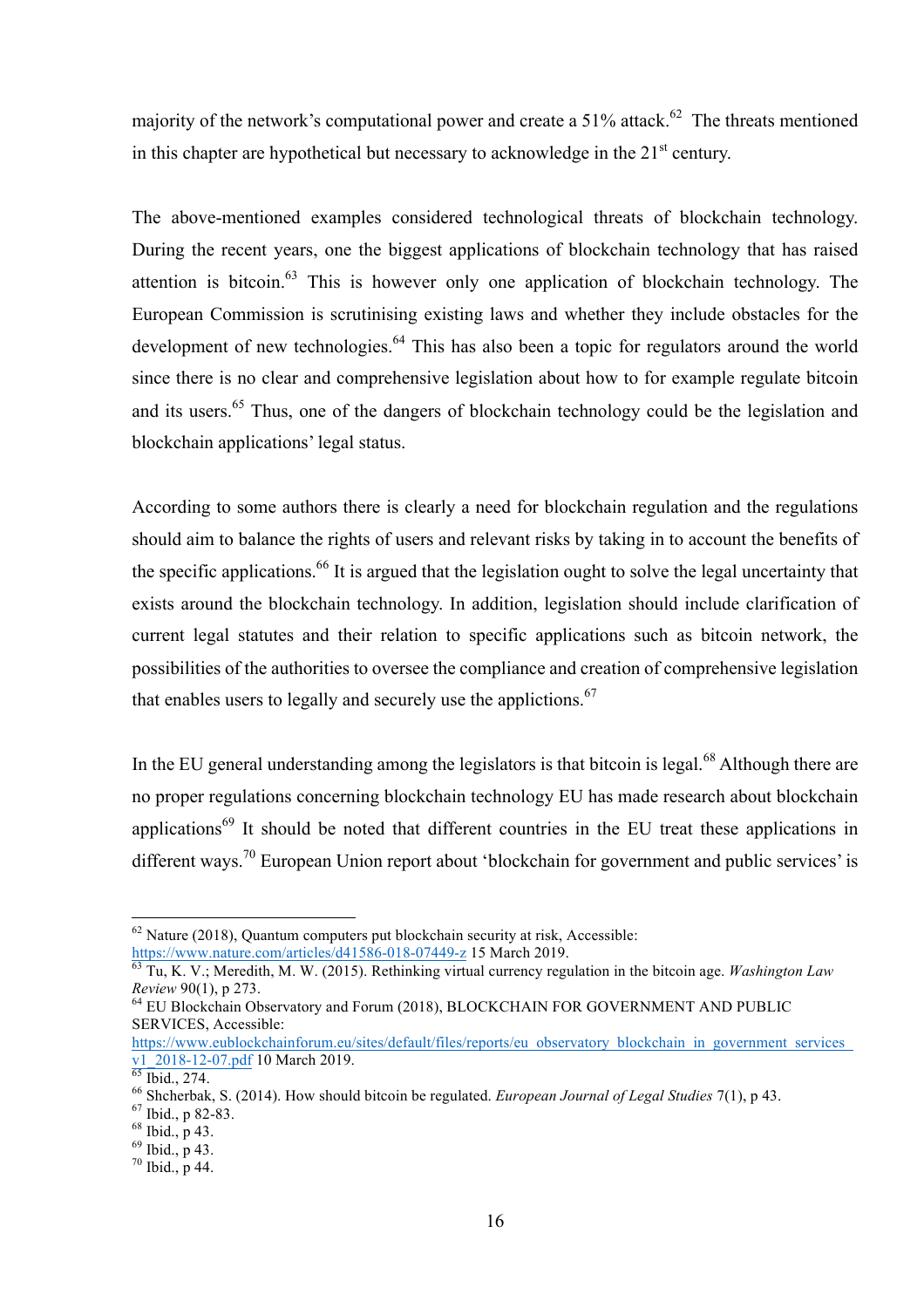one of the comprehensive analysis about blockchain technology in the European Union. According to the report the EU and its Member States should "set up the right infrastructure to make sure it is easy and fast for government agencies and institutions to build their own applications in a costeffective and interoperable manner".<sup>71</sup> This kind of infrastructure would require certain kind of legal certainty and legislation. In the report 'virtual currency schemes' by European Central Bank (ECB) it is stated that cryptocurrencies "do indeed fall within central banks' responsibility as a result of characteristics shared with payment systems, which give rise to the need for at least examination of developments and the provision of an initial assessment.<sup> $372$ </sup> Therefore when assessing the dangers of blockchain technology it is necessary to consider the legislative aspect as well. Some argue that blockchain technology, especially in a decentralised form, will be limited and complicated in several ways by the legislators.<sup>73</sup>

 $71$  EU Blockchain Observatory and Forum (2018), BLOCKCHAIN FOR GOVERNMENT AND PUBLIC SERVICES, Accessible:

https://www.eublockchainforum.eu/sites/default/files/reports/eu\_observatory\_blockchain\_in\_government\_services\_<br>v1\_2018-12-07.pdf 10 March 2019, p 6.

 $\frac{1}{72}$  European Central Bank (ECB), (2012) Virtual currency schemes, Accessible:<br>https://www.ecb.europa.eu/pub/pdf/other/virtual currency schemes 201210en.pdf 15 March 2019 p 47.

 $\frac{1}{73}$ Gudkov, A. (2018). Control over Blockchain Network. *Nova Law Review*, 42(3), p 356.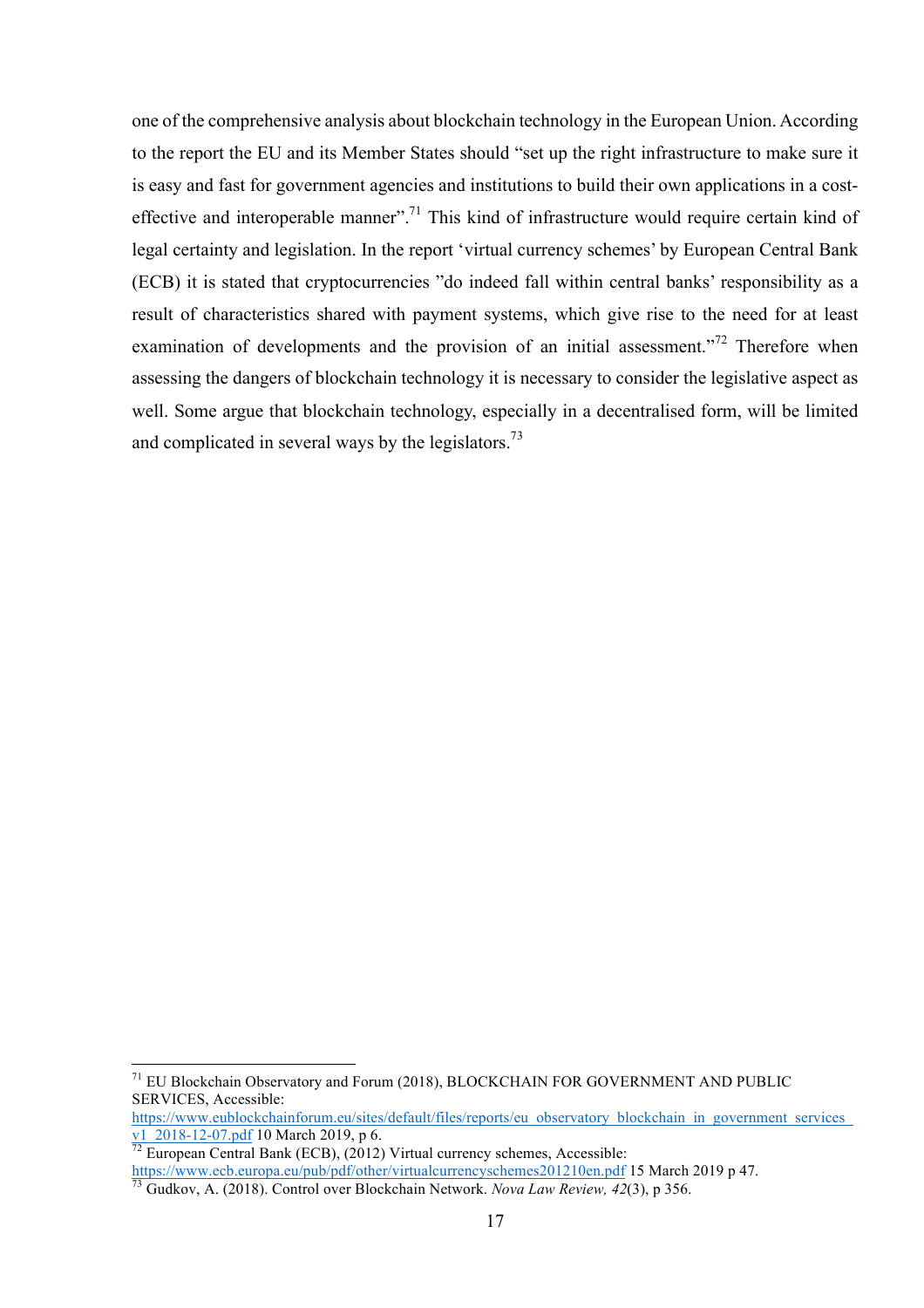### **2. EUROPEAN UNION LEGISLATION**

### **2.1. General Data Protection Regulation**

As previously discussed, there are several legal concerns about blockchain technology and the EU has merely started serious considerations about the implications of emerging technologies. Discussions have consisted of cryptocurrency regulation and regulating blockchain technology in general. However, there are raising concerns about the individuals' privacy when utilising blockchain technology.<sup>74</sup> European Union General Data Protection Regulation entered into force in 2018. Commission of the Union assumes this new privacy regulation to be technologically neutral and according to the Commission, "the Regulation enables innovation to continue to thrive under the new rules".<sup>75</sup> In order to scrutinise the regulatory position of blockchain technology concerning privacy in the EU, including its previously mentioned use cases and features, it is necessary to understand what GDPR in fact is.

European Union General Data Protection Regulation came in to force  $25<sup>th</sup>$  May 2018 and it is described as one of the greatest developments on EU's cyberspace and data protection field.<sup>76</sup> The regulation replaces the previous Directive  $95/46/EC$ <sup>77</sup> GDPR regulates individuals and their data. In addition, the regulation will affect to a public and private entities and businesses.<sup>78</sup> GDPR is expected to increase legal certainty as there are 28 different countries with divergent legal systems that are brought together under one regulation.<sup>79</sup> This is certainly soothing for the companies that have to operate in the EU and can more easily comply with the legislation. The effect for the companies, but also for private citizens in the EU is brightening. $80$ 

<sup>&</sup>lt;sup>74</sup> Berberich, M.; Steiner, M. (2016). Blockchain technology and the gdpr how to reconcile privacy and distributed ledgers. *European Data Protection Law Review (EDPL)* 2(3), p 422.

<sup>&</sup>lt;sup>75</sup> European Commission (2017), Questions and answers – Data protection reform package, Accessible: http://europa.eu/rapid/press-release MEMO-17-1441 en.pdf 5 March 2019.<br>
<sup>76</sup> Ganotra, S. (2018). Gdpr compliant or not. *Court Uncourt* 5(6), p 2.<br>
<sup>77</sup> Regulation (EU) 2016/679 of the European Parliament and of the Counc

natural persons with regard to processing of personal data and on the free movement of such data, and repealing<br>Directive 95/46/EC (General Data Protection Regulation).

<sup>&</sup>lt;sup>78</sup> Ganotra, S. (2018). Gdpr compliant or not. *Court Uncourt* 5(6), p 2.<br><sup>79</sup> Albrecht, J. (2016). How the gdpr will change the world. *European Data Protection Law Review (EDPL)* 2(3), p 288. <sup>80</sup> Ibid., p 288.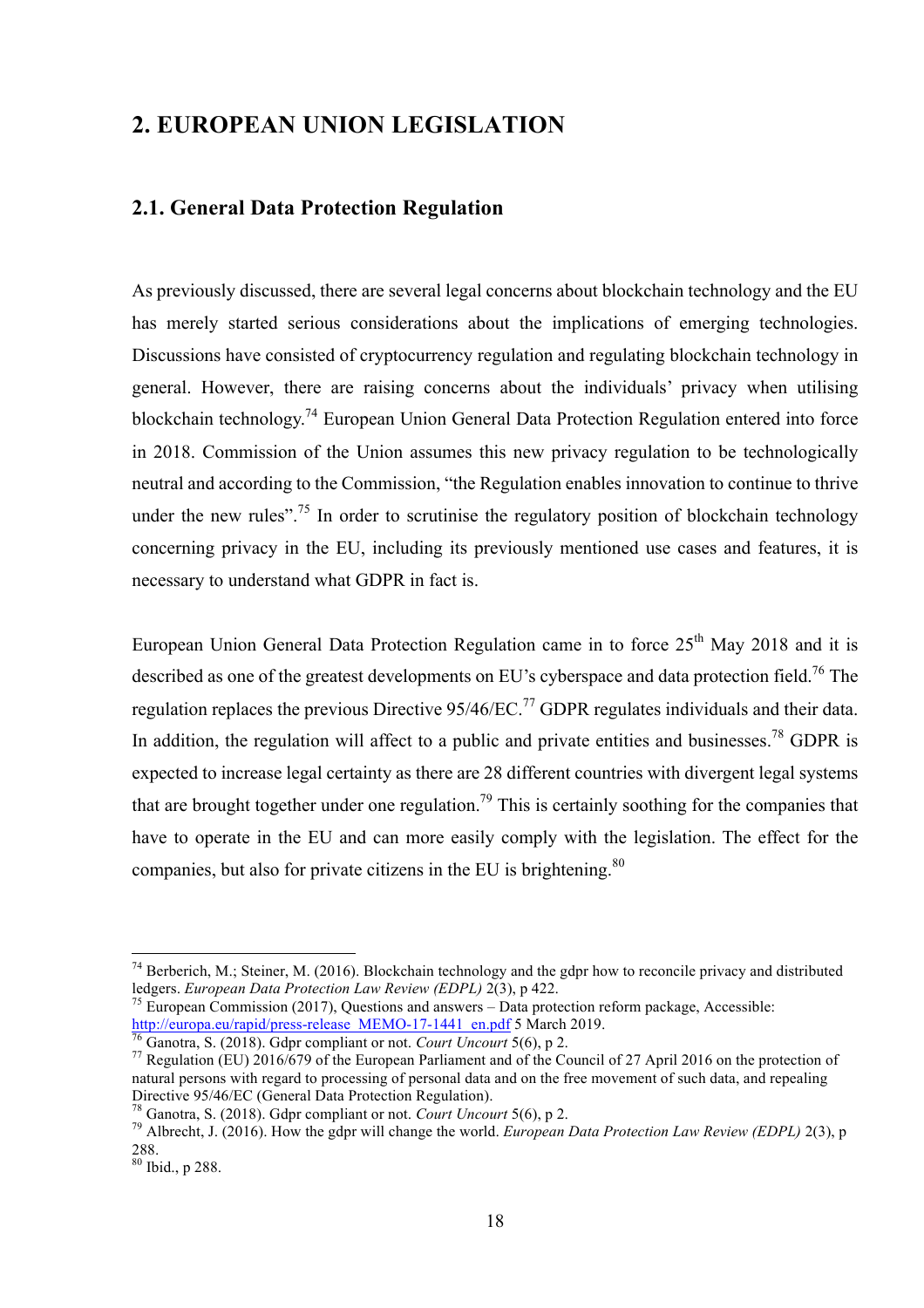Around 250 million people in the EU use the internet everyday and they are sharing private information on different websites. The GDPR aims to improve peoples' privacy and their rights concerning their data.<sup>81</sup> EU citizens have the right to acquire clear information on who is processing their data, for what purpose is the data processed for and why it is processed.<sup>82</sup> Citizens can also request all the information organisations have about them. When companies need individual's consent for processing their data, they need to ask for approval and clearly explain how they will use that data.<sup>83</sup> Individual's consent has to be clearly given. In case of a data breach, where information is stolen or lost, the companies are obliged to report the incident immediately. $84$ 

Therefore from citizen's point of view, it's easy to assume that GDPR is good and welcomed reformation. However, from the perspective of technological development, there are details that may seem disturbing. Firstly, how much the lawmakers took into account new technologies when creating the legislation and what are the principles lawmakers should take into consideration according to EU policies? According to the Treaty of the Functioning of the European Union (TFEU) Article 173 "the Union and the Member States shall ensure that the conditions necessary for the competitiveness of the Union's industry exist".<sup>85</sup> This can be seen as a clear sign that EU understands the importance of supportive legislation of the industry and economics. Articles between 179 and 190 specify the importance of technological development and research.<sup>86</sup>

According to the considerations of GDPR, "In order to prevent creating a serious risk of circumvention, the protection of natural persons should be technologically neutral and should not depend on the techniques used".<sup>87</sup> The principle of technological neutrality arose first time in 2002 when the EU was creating its legislation for electronic communications. It has since been adopted as one of the main principles concerning technology.<sup>88</sup> The idea is, that the principle applies

 <sup>81</sup> Euroopan Komissio (2018), EU:n tietosuojauudistus: paremmat tietosuojaoikeudet Euroopan kansalaisille, Accessible: https://ec.europa.eu/commission/sites/beta-political/files/data-protection-factsheet-citizens\_fi.pdf 3 March 2019.<br> $82$  Ibid.

<sup>&</sup>lt;sup>83</sup> Ibid.<br><sup>84</sup> Ibid.<br><sup>85</sup> European Union, *Consolidated version of the Treaty on the Functioning of the European Union*, 13 December 2007, 2008/C 115/01<br><sup>86</sup> Ibid., p 128-132.<br><sup>87</sup> GDPR (2016), supra nota 1, p 3.<br><sup>88</sup> Hogan Lovells Global Media and Communications (2014), Technology neutrality in Internet, telecoms and data

protection regulation, Accessible:

http://www.hoganlovells.com/files/Uploads/Documents/8%20Technology%20neutrality%20in%20Internet.pdf 10 March 2019 p 19.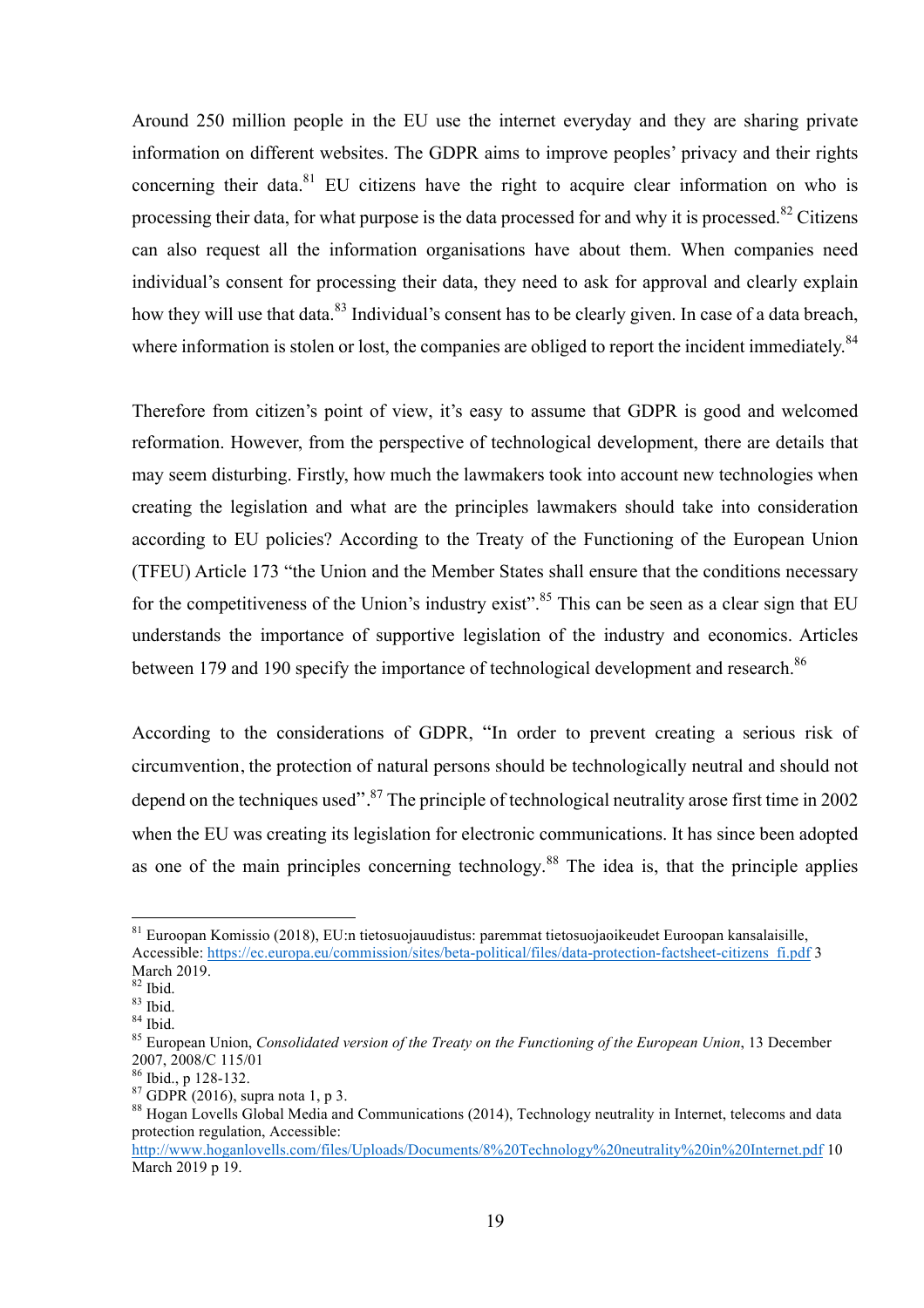"regardless of which kind of existing or potentially new technology is involved".<sup>89</sup> According to the EU report, the principle "is essential to provide the necessary flexibility to deal with emerging technologies and their convergence in fields such as media, internet and mobile communications".<sup>90</sup> One could then conclude, that the principle is widely accepted in the EU and considered relevant.

So far this research has aimed to create a proper understanding of blockchain technology and its recognised benefits. As mentioned, blockchain is essentially a way to store data securely and deleting or altering the data from public blockchains afterwards is practically impossible. EU policy and principles about technological development as well as GDPR have also been introduced in order to understand the bigger picture. The next chapter will introduce Article 17 of GDPR and its possible significance to the development of both public and private blockchain networks.

#### **2.1.1 Article 17**

Perhaps one of the most interesting Articles of GDPR is Article 17 that provides right to erasure or in other words, right to be forgotten.<sup>91</sup> Natural persons can request data controllers or processors for their data to be deleted if "the personal data are no longer necessary in relation to the purposes for which they were collected or otherwise processed". <sup>92</sup> The application of the Article 17 has been demonstrated in the case *NT1 & NT2 v Google LLC* where the defendant NT2 requested Google to erase the search information about him being part of minor criminal activities earlier in his life. Google had refused to erase the search results on the ground of journalism exemption. By considering the decision of Court of Justice of the European Union (CJEU) in the case *Google Spain SL & another v Agencia Espanola de Proteccion de Datos (AEPD)* and other factors, the court ruled in favour of NT2 and obliged Google to erase the search results.<sup>93</sup> Above mentioned cases indicate in practice that private citizens of the EU have the right to ask their information to be deleted from the internet in case it is no longer relevant or necessary to store it. From the technological point of view obeying the court order was effortless for Google. However, if the information would have been stored on blockchain, deleting it would be considerably more

 $89$  European Commission (2006) The European Electronic Communications Regulation and Markets  $11^{th}$  Report – Frequently Asked Questions, Accessible: http://europa.eu/rapid/press-release\_MEMO-06-84\_en.pdf 22 April 2019 p

 $90$  Ibid. p 2.

<sup>&</sup>lt;sup>91</sup> GDPR (2016), supra nota 2, Article 17.<br><sup>92</sup> GDPR (2016), supra nota 3, Article 17 1(a).<br><sup>93</sup> EWHC 799, NT1 & NT2 v Google LLC [2018].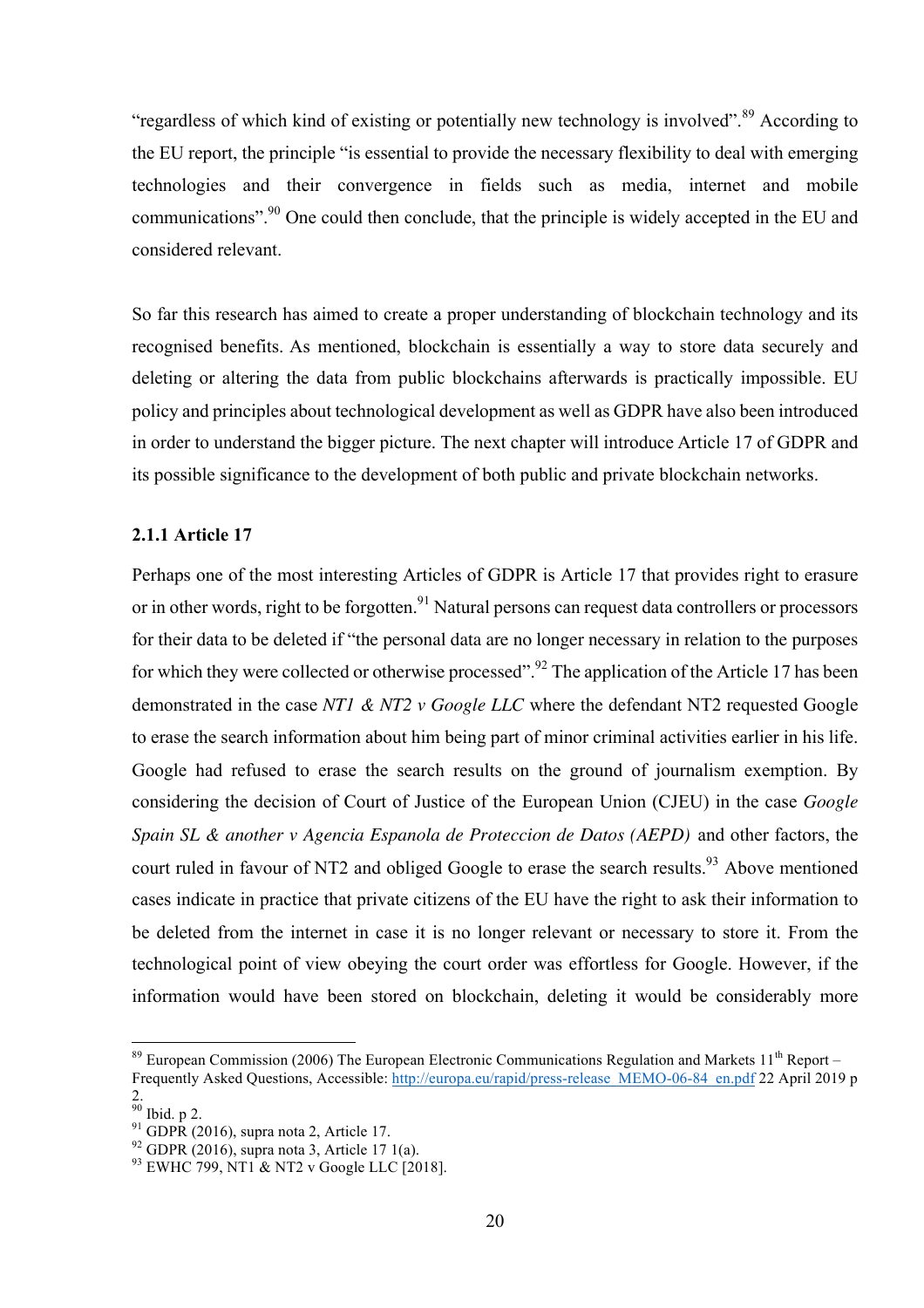challenging.<sup>94</sup> As Google should be able to control its database it would utilise private centralised blockchain and own the computational power of the network. Thus, Google could in theory override its information or hide it from the public. However around 80% of the current blockchains are public. 95

In principle, there are two considerations about personal data in public blockchains. According to the CJEU's decision in the case *Patrick Breyer v Germany* IP addresses can be considered as personal data even if they are dynamic.<sup>96</sup> The situation is much like with blockchain and public keys. Under the EU legislation public keys which are visible to everyone are concluded to be personal data.<sup>97</sup> Secondly, the transaction history of a blockchain can be considered as personal data.<sup>98</sup> In conclusion it can be said that Article 17 applies to blockchain technology at least in these two ways but is it possible to apply this Article to blockchain networks in practice?

As discussed in the beginning of the research, decentralised public blockchain networks do not have central authority and no certain person or entity controls them. If we take an example from bitcoin network where also EU citizens make transactions every day, they should be able to request their public keys to be erased from the blockchain. If there is no central authority controlling the network, who should be responsible for executing this request?

Another example was conducted by group of software engineers, who created a hypothetical example about a company working in the EU utilising private blockchain to store its data in a project.<sup>99</sup> The team was planning a way to automatically calculate the capacity of a commuter railroad and planned to use blockchain to store the data. The project aimed to estimate the delays in the railroad traffic especially when functioning with a high capacity. In addition, the train's influence on other trains on the same line was scrutinised. The team received data from multiple sources including sensors from rails and in the passenger space, ticketing system and from the process analysing the amount of people in the train. Everything seemed to be under control until ticket information was added to the blockchain. Ticket information is connected to privacy issues

<sup>&</sup>lt;sup>94</sup> EU Blockchain Observatory and Forum (2018), BLOCKCHAIN AND THE GDPR, Accessible: https://www.eublockchainforum.eu/sites/default/files/reports/20181016 report gdpr.pdf 5 March 2019. p 25.<br><sup>96</sup> C-582/17, *Patrick Breyer v Bundesrepublik Deutschland* [2016].<br><sup>96</sup> C-582/17, *Patrick Breyer v Bundesrepublik* 

*<sup>(</sup>EDPL)* 4(1), p 25.<br><sup>98</sup> Ibid., p 24.<br><sup>99</sup> eWEEK (2018), Software Engineers Discovering How GDPR Limits Use of Blockchain, Accessible:

https://www.eweek.com/enterprise-apps/software-engineers-discovering-how-gdpr-limits-use-of-blockchain 7 March 2019.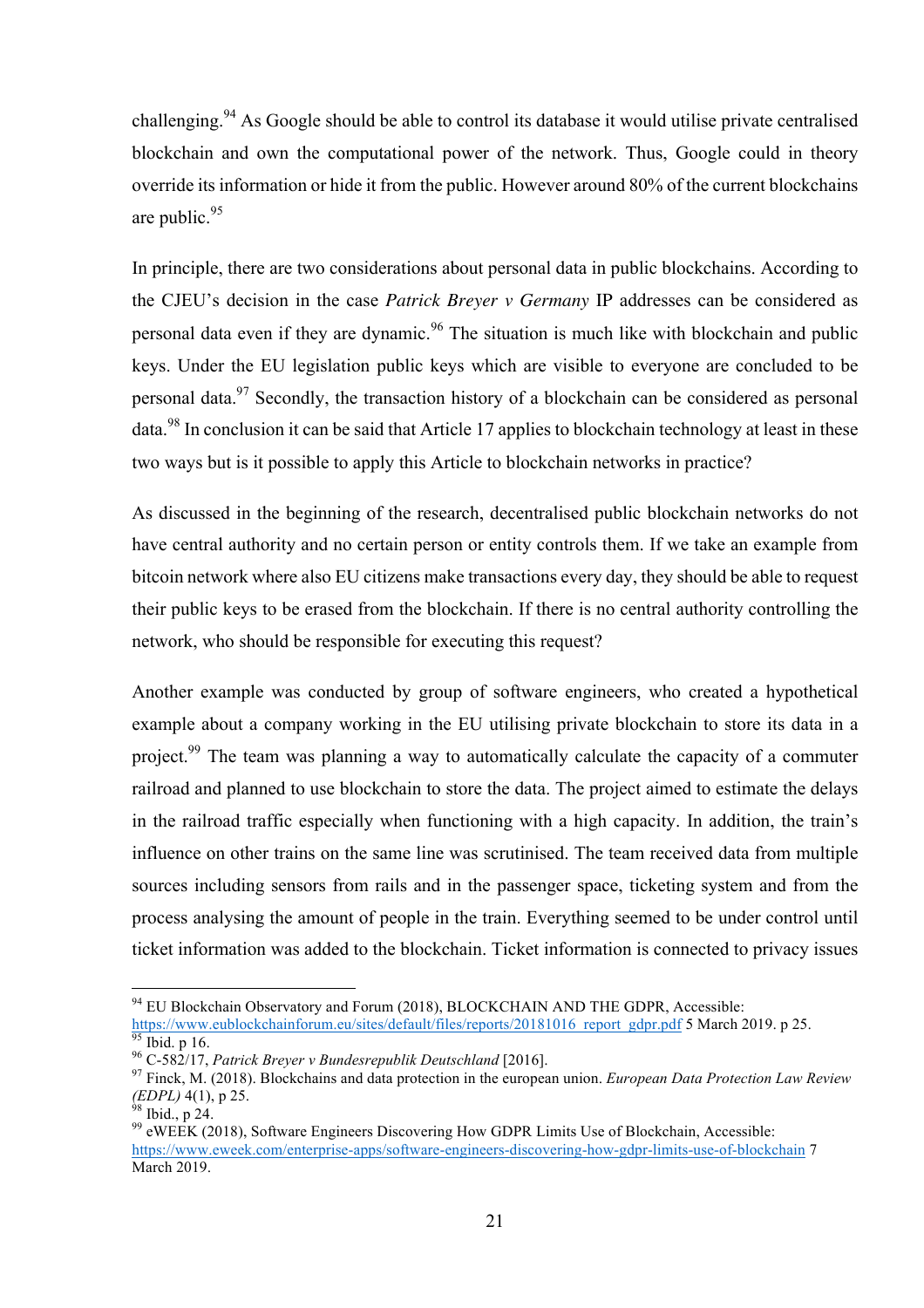since it contains sensitive information from the passengers such as credit card details. Since the system included personal details about the passengers it fell under the scope of GDPR. According to the experiment, the challenge arose since the information had to be stored in to a blockchain database which could not be altered afterwards and would therefore violate Article 17 right to be forgotten of the GDPR. The project was never put in to operation because of the privacy issues it faced but it illustrated the complexity of complying with the GDPR when utilising blockchain technology. 100

In conclusion, Article 17 of the GDPR complicates the legal adoption of the blockchain technology and increases the cost of implementation and use of the blockchain technology in the EU. It seems to be possible to comply with the GDPR while utilising private blockchains.<sup>101</sup> What about the situation concerning transaction history in public decentralised blockchains that are not under the control of any particular group of people? The most famous example bitcoin stores all the transactions of its users to a public blockchain where everyone can scrutinise the transaction history.<sup>102</sup> The data in public blockchain is pseudoanonymous which means that it is identifiable with additional information.<sup>103</sup> There seems to be countless number of examples that demonstrate the difficulties when applying GDPR to blockchain technology. Could there be a situation where EU can not enforce its legislation and no one can be held responsible? How should the situation be interpreted?

### **2.2. Interpretation**

In the previous chapters the research has aimed to scrutinise different perspectives to the issue between blockchain technology and EU principles, policies and legislation. By taking into account the precedents about personal data, it is clear that blockchain technology falls under the scope of GDPR. This chapter aims to understand different view points to the current situation. It should be noted that the situation is challenging especially for lawyers, who should be able to understand the

 $100$  Ibid.<br> $101$  EU Blockchain Observatory and Forum (2018), BLOCKCHAIN AND THE GDPR, Accessible:

https://www.eublockchainforum.eu/sites/default/files/reports/20181016 report gdpr.pdf 5 March 2019 p 16.<br><sup>102</sup> Finck, M. (2018). Blockchains and data protection in the european union. *European Data Protection Law Review* 

*<sup>(</sup>EDPL)* 4(1), p 19-20.<br><sup>103</sup> Ibid., p 24.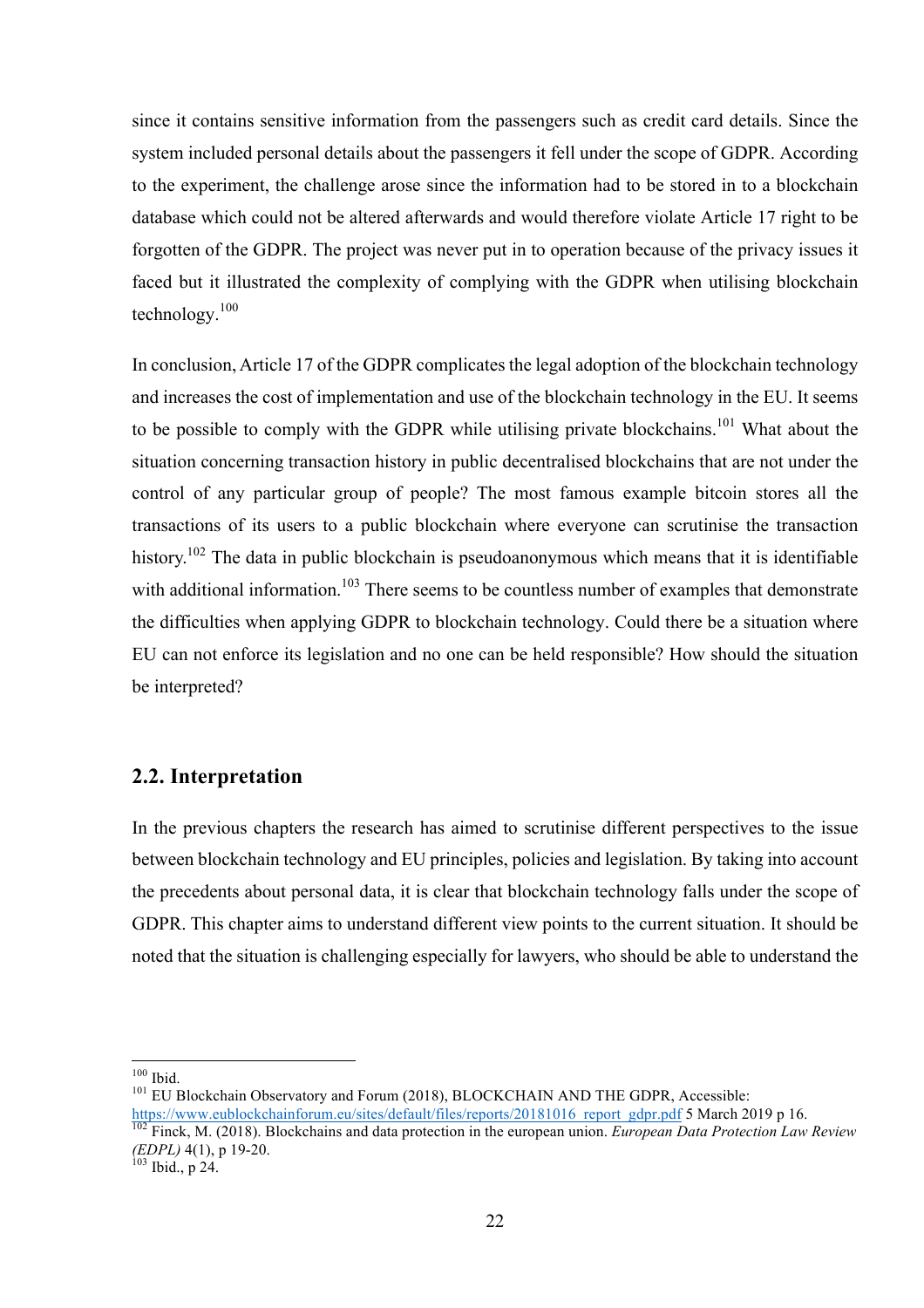bigger picture and identify "the legal, policy and strategic implications of blockchain technology".<sup>104</sup>

European Union has always been a supporter of new technologies and it considers itself as a pioneer in developing new technologies and deploying it.<sup>105</sup> In addition, EU has created principle about technological neutrality, that promotes new technologies to be taken into account when creating new legislation.<sup>106</sup> European Union invests billions of euros annually to support and develop new technologies.<sup>107</sup> The EU has for example created European Observatory for Blockchain technologies and funded several researches about the technology. In addition, several facets in the EU have recognised the benefits of blockchain technology.<sup>108</sup> From this perspective the stance of the Union towards blockchain technology ought to be positive. However, one of the most important basic rights in the EU, especially during the  $21<sup>st</sup>$  century is individual's right to privacy which is established in the EU Charter of Fundamental Rights.<sup>109</sup> If the blockchain technology turns out to be as disruptive as it is described to be and it reforms along with the Internet of Things and AI, almost all the sectors including financial and political sectors.<sup>110</sup> EU should carefully scrutinise its objectives when balancing between the new technologies such as blockchain and individual's right to privacy.<sup>111</sup> However some argue that from the perspective of principle of technological neutrality blockchain does "not impair the ability of data messages to meet legal requirements".<sup>112</sup> This can be understood in a way that the technology is developing all the time and we may not have the same privacy issues with the blockchain technology in the future.

<sup>&</sup>lt;sup>104</sup> Finck, M. (2018). Blockchains: Regulating the unknown. *German Law Journal* 19(4), p 666.<br><sup>105</sup> European Parliament (2019), Fact Sheet Policy For Research And Technological Development, Accessible: http://www.europarl.europa.eu/ftu/pdf/en/FTU\_2.4.5.pdf 22 April 2019.<br><sup>106</sup> Hogan Lovells Global Media and Communications (2014), Technology neutrality in Internet, telecoms and data

protection regulation, Accessible:

http://www.hoganlovells.com/files/Uploads/Documents/8%20Technology%20neutrality%20in%20Internet.pdf 10 March 2019.

<sup>&</sup>lt;sup>107</sup> European Parliament (2019), Fact Sheet Policy For Research And Technological Development, Accessible: http://www.europarl.europa.eu/ftu/pdf/en/FTU\_2.4.5.pdf 22 April 2019.<br><sup>108</sup> European Commission (2019) Policy on Blockchain Technologies, Accessible: https://ec.europa.eu/digital-

single-market/en/blockchain-technologies 22 April 2019.<br>
<sup>109</sup> European Union, *Charter of Fundamental Rights of the European Union*, 26 October 2012, 2012/C 326/02<br>
<sup>110</sup> Forbes (2018). Merging Internet Of Things And Bloc

https://www.forbes.com/sites/darrynpollock/2018/12/13/merging-internet-of-things-and-blockchain-in-preparation-

 $\frac{1}{111}$  EU Blockchain Observatory and Forum (2018), BLOCKCHAIN AND THE GDPR, Accessible:<br>https://www.eublockchainforum.eu/sites/default/files/reports/20181016 report\_gdpr.pdf 5 March 2019.

 $\frac{1}{12}$  de las Heras Ballell, T. (2018). Digital technology-based solutions for enhanced effectiveness of secured transactions law: The road to perfection. *Law and Contemporary Problems* 81(1), p 36.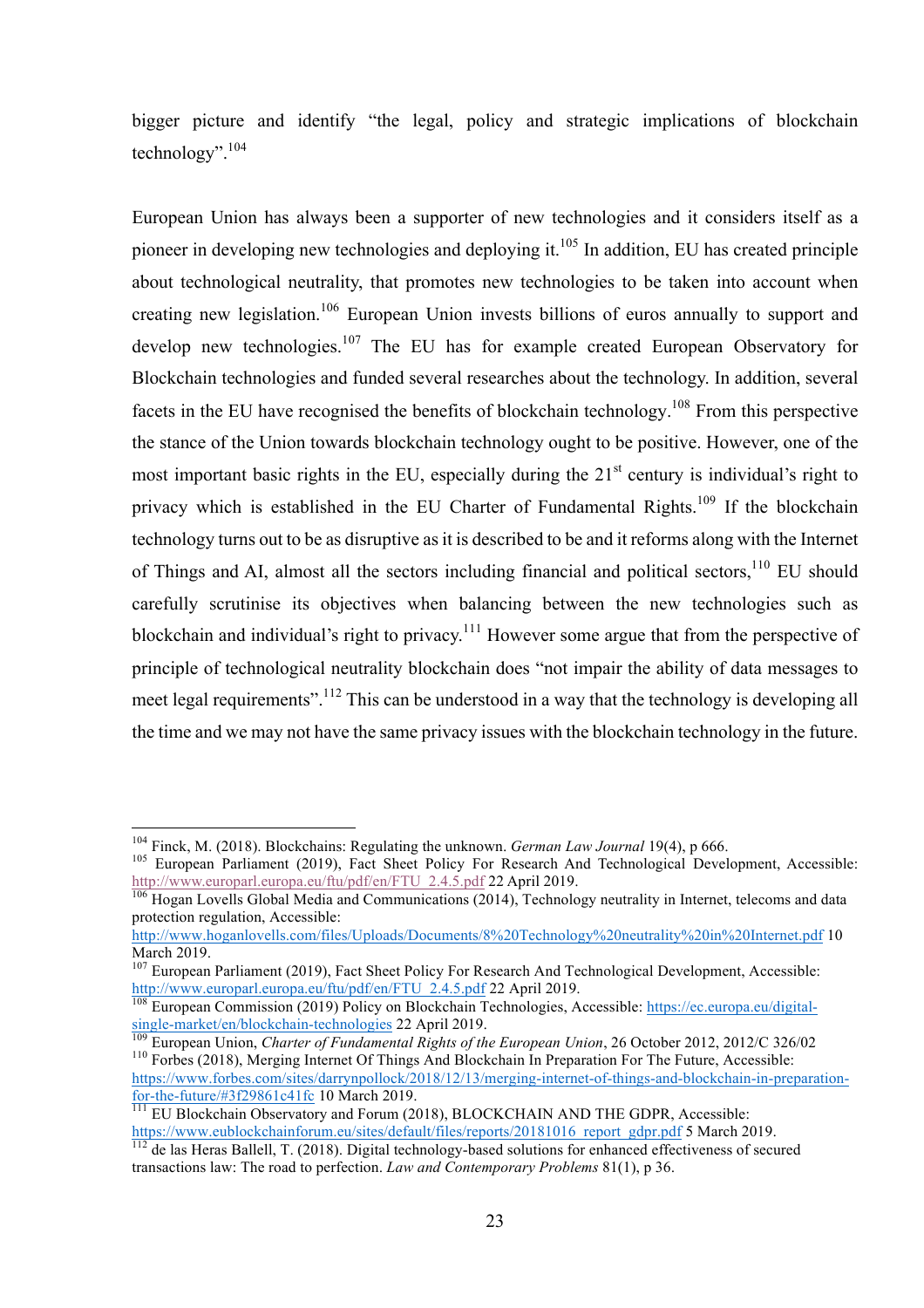One interesting perspective concerning the legal responsibility is that if the direction will head towards the adoption of blockchain technology and more specifically decentralised blockchains, who should then be kept responsible for the network? The GDPR specifies in Article 4 the meaning of data 'controller' as "natural or legal person, public authority, agency or other body which, alone or jointly with others, determines the purposes and means of the processing of personal data."<sup>113</sup> In addition the GDPR defines data 'processor' as "natural or legal person, public authority, agency or other body which processes personal data on behalf of the controller".<sup>114</sup> In order to apply these definitions to a decentralised blockchain networks it should be determined who can be considered as data processor or controller in blockchain network.

As mentioned previously in the research, decentralised blockchains are run by independent people from different legislations who provide computational power for the network.<sup>115</sup> These computers are called nodes.<sup>116</sup> One theory has been that these nodes who are responsible for keeping up the network would qualify as data controllers or processors<sup>117</sup> since each node has a copy of the transaction history of the network.<sup>118</sup> In practice this makes them all data processors since they they are updating the copy as they validate new transactions.  $119$  When considering the definitions of a processor or controller it is interesting to realise that GDPR uses singular form which could be related to an assumption that normally there is only one data processor or controller in a centralised database.<sup>120</sup> Data controllers could probably be identified in private blockchains but for public blockchains it becomes impossible to determine only one data controller.<sup>121</sup> In such situation, either all the nodes qualify as data controllers or none of them would. It is important to notice that nodes can not independently determine the rules or means for processing.<sup>122</sup>

<sup>&</sup>lt;sup>113</sup> GDPR (2016), supra nota 4, Article 4 (7).<br><sup>114</sup> GDPR (2016), supra nota 5, Article 4 (8).<br><sup>115</sup> Shcherbak, S. (2014). How should bitcoin be regulated. *European Journal of Legal Studies* 7(1), p 41-83.<br><sup>116</sup> Finck, *(EDPL)* 4(1), p 19-20. <sup>117</sup> Finck, M. (2018). Blockchains and data protection in the european union. *European Data Protection Law Review* 

<sup>(</sup>EDPL) 4(1), p 26.<br><sup>118</sup> Botos, H. (2017). blockchain intelligence analysis. *Research and Science Today* 13(Supplement 1), p 43-44.<br><sup>119</sup> Ibid., p 43-44.<br><sup>120</sup> Finck, M. (2018). Blockchains and data protection in the euro

*<sup>(</sup>EDPL)* 4(1), p 26.<br><sup>121</sup> Ibid. p 26-27.<br><sup>122</sup> Ibid. p 26.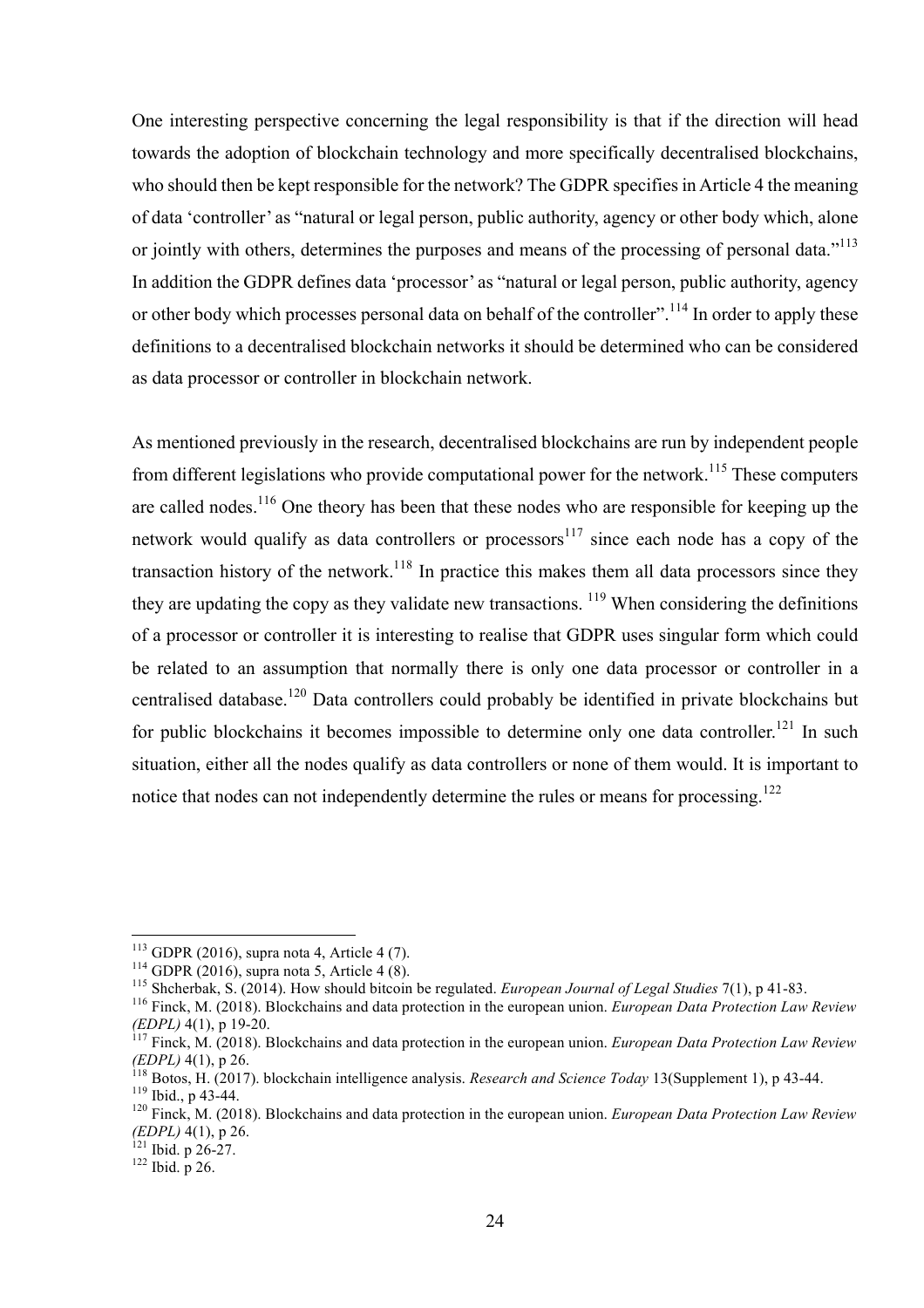GDPR Article 26(1) defines 'jointly controllers' which in group "jointly determine the purposes and means of processing".<sup>123</sup> However the understanding is that nodes cannot be jointly responsible of processing since they have not determined necessary requirements and aims for processing.<sup>124</sup> When considering the situation where each node would be determined as data controller it raises several concerns.<sup>125</sup> GDPR sets down requirements for data controller to qualify as such however, nodes do not fulfil the criteria.<sup>126</sup> Nodes for example can not see the information they are processing since it is hashed. In addition they can not makes changes to it.<sup>127</sup> Therefore it would not be accurate to call nodes as data processors. It would also be unrealistic to assume that they could afford to pay the fines that GDPR sets out.<sup>128</sup> This would make the enforcement of GDPR even more difficult. It is also important to consider the fact that people who hold private keys and add information about themselves to a blockchain could in some cases be considered both as data controller and processor.<sup>129</sup> These examples demonstrate the difficulties of determining the 'data processor', 'controller' and ultimately the people responsible for public blockchains.

As demonstrated in sub-section Article 17 of this research, CJEU has taken a strict stance on people's privacy in its decisions. By considering the EU's stance on privacy the direction will continue to be the same. The chapter also gave examples about application of Article 17 to blockchain technology and analysed the difficulties which arosed. Article 17 of GDPR clearly prevents the application of blockchain technology. Whether this is a good thing depends on the perspective. In addition, if the GDPR will indeed be applied to blockchains, the advancement of the technology will probably be significantly higher outside the EU and may lead to remarkable economic consequences for EU Member States.

Article 17 which sets the right to erasure or right to be forgotten can be enforced in some cases considering blockchain technology, especially in private blockchains. However enforcing the Article 17 on public blockchains becomes merely impossible. Therefore it is necessary to consider the possible, partial exemptions of blockchain technology from GDPR or some sections about it.

<sup>&</sup>lt;sup>123</sup> GDPR (2016), supra nota 6, Article 26 (1).<br><sup>124</sup> Finck, M. (2018). Blockchains and data protection in the european union. *European Data Protection Law Review (EDPL)* 4(1), p 26.<br><sup>125</sup> Ibid., p 26.<br><sup>126</sup> Ibid., p 26.<br><sup>128</sup> Ibid., p 27.<br><sup>129</sup> Ibid., p 27.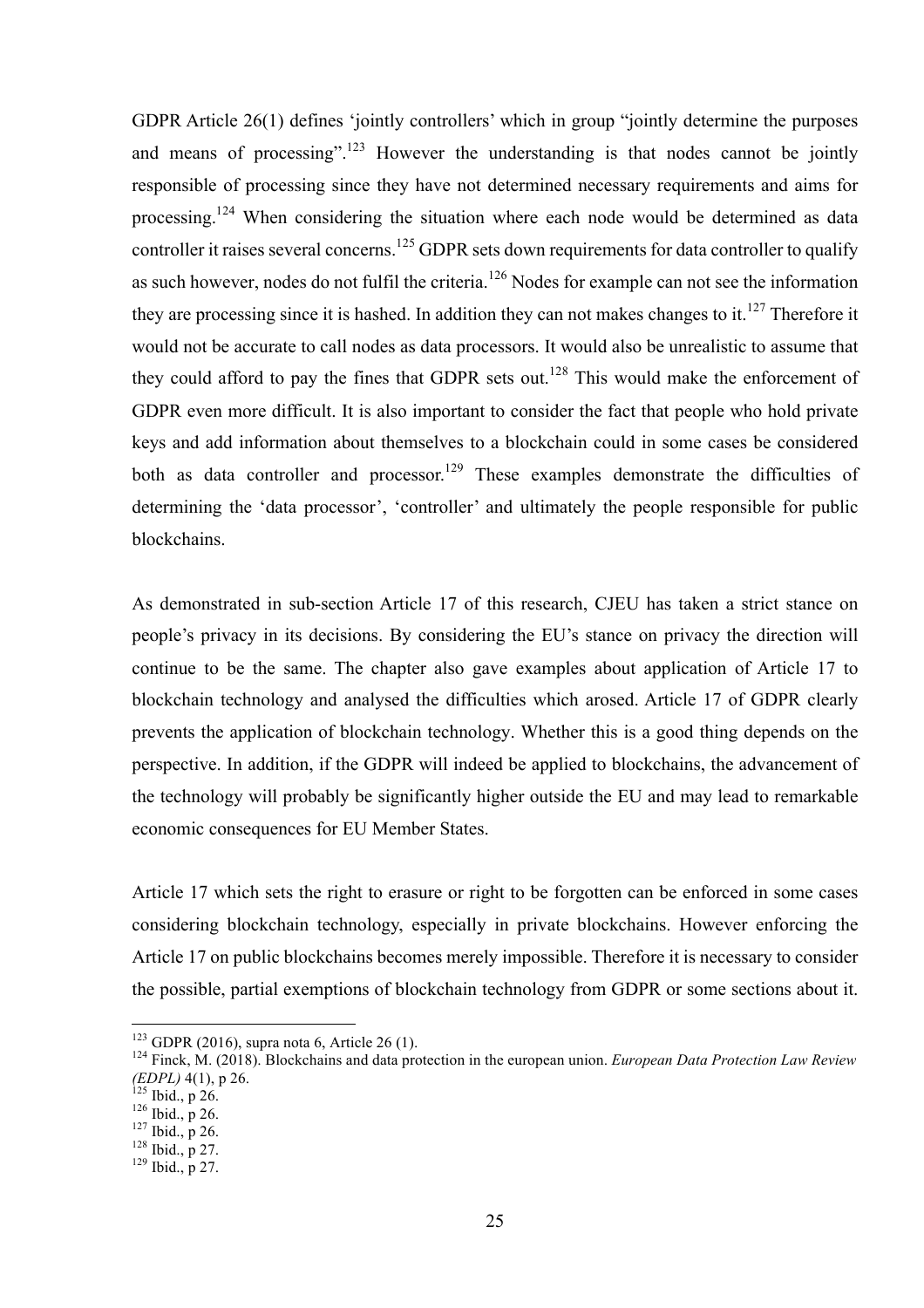Otherwise the direction may lead to a situation where EU legislation cannot be enforced. Some have argued that GDPR was created to a world where data is centrally controlled and does not take into account decentralised forms of processing or storing data.<sup>130</sup>

 <sup>130</sup> Ibid., <sup>p</sup> 17.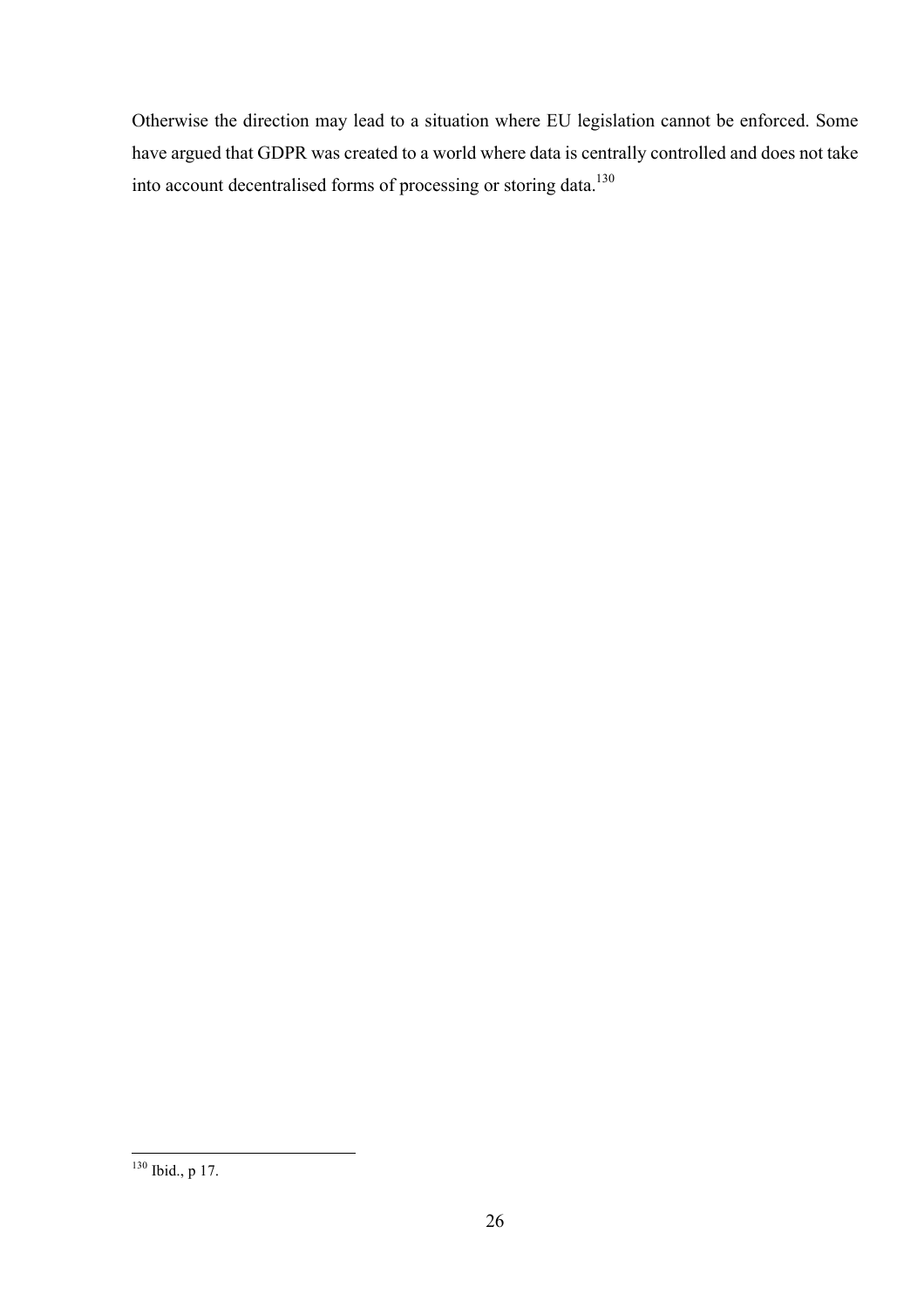### **CONCLUSION**

The research paper concentrated on creating a proper understanding about what is blockchain technology, what are its applications, dangers and legislative position. The research paper aimed to analyse the effects of EU legislation and more specifically GDPR Article 17 on blockchain technology. The research discovered that it is important to make a distinction between public and private blockchains when determining the effects of the GDPR Article 17. Considering private blockchains the research discovered that Article 17 of GDPR, at its current state, makes it significantly harder for companies to adopt blockchain technology in to their businesses. It is important to highlight that GDPR Article 17 does not make it impossible for private blockchains to be GDPR compliant however the cost and practicality of the adoption may become an obstacle for companies.

Unlike private blockchains, public blockchains are created in a way that there is no central authority that would control the network nor held responsible for the functioning of the network. Independently acting and participating nodes of the network do not know each other and are located around the world. The study finds that in theory it is almost impossible for decentralised public blockchains to be compliant with GDPR Article 17 since the information cannot be deleted from the chain without the full consensus of the network participants. In practice the compliance is impossible.

Blockchain technology is developing and people around the world are working on the field. The blockchain technology has already proven its applicability, but there are also several dangers for the development and adoption. The research finds that the dangers should be categorised as technological and legislative. Technological threats for the technology include human errors in programming, quantum computing and 51% attacks to gain control of the network. Legislative threats for the development of blockchain technology include ignorance of the decision makers and legislation that would prevent the technology from developing. However, the attitude towards blockchain technology has been mostly positive in the EU and the regulators seem to have the strategy of waiting for the technology to develop before taking stance on the application of the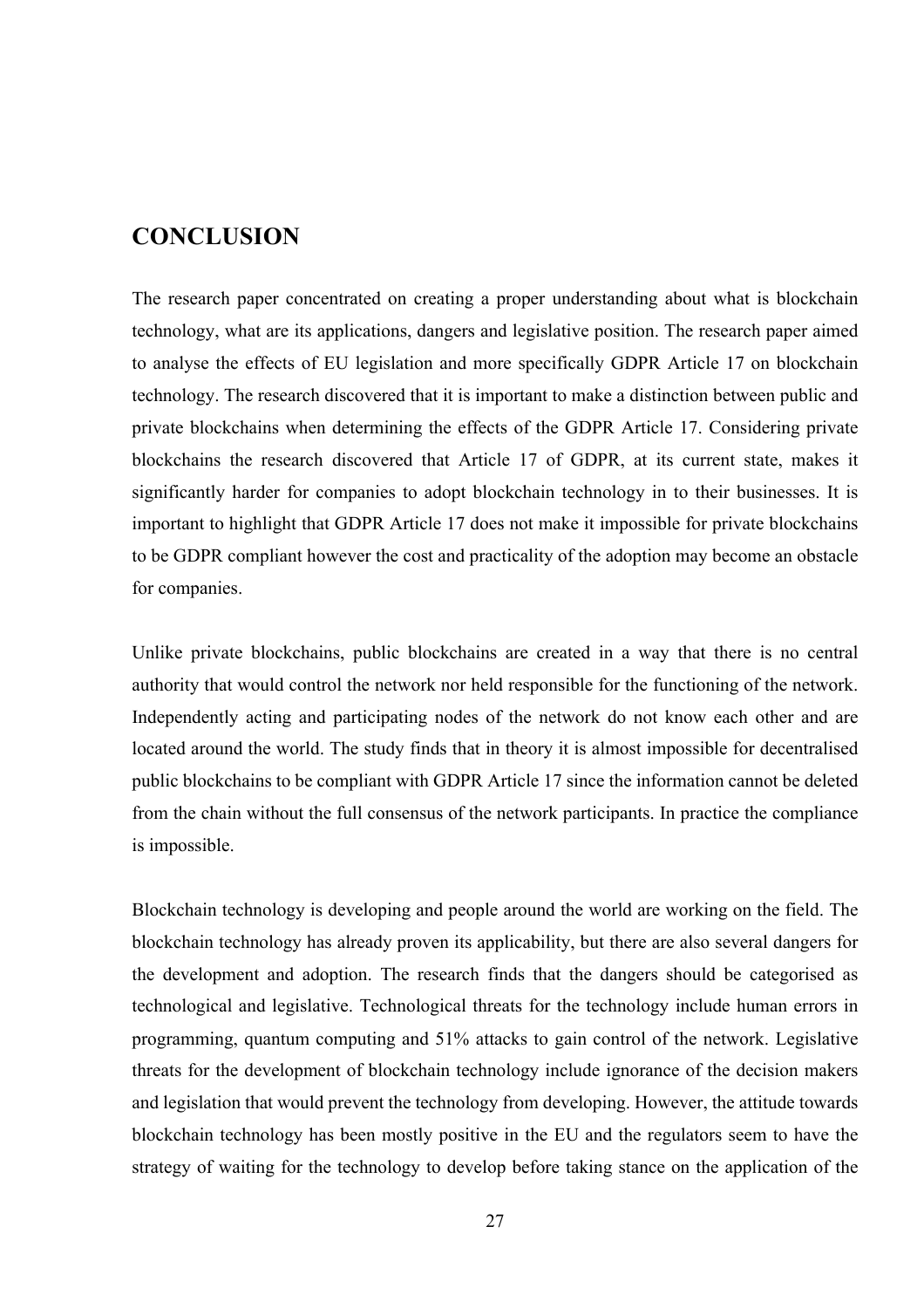current legislation. The decision is strategically wise since regulating the technology without understanding it could prevent the important technological development in the EU.

When considering the future of the blockchain technology it is necessary to acknowledge three perspectives. Firstly, in order to guarantee the safety of the European Union and its proper functioning, sooner or later the regulations must be enforced. This would basically mean that blockchain technology would not be misused and the regulations would give the EU possibility to monitor the situation and eradicate the misuse. Secondly, it is fundamentally important to consider the citizen's point of view. On the  $21<sup>st</sup>$  century privacy has increasingly important significance in the Union and securing the privacy of the citizens is essential. The privacy of the citizens' should be considered in all EU decisions. Thirdly, it is required to understand the technological point of view. As the technological development is accelerating and becoming increasingly important it is necessary to create a legislation that allows this sector to thrive. This may include compromises between these three perspectives but if the EU desires to be one of the leading inventors of new technology these considerations are necessary.

In order to accomplish above mentioned considerations and goals the EU should persuade talented people on the field to make research in the EU. It is necessary to maintain cooperation between legislators and the experts of the industry. In addition, the education from the field is fundamental for the development of blockchain technology. Currently there is no specific blockchain legislation on the EU level. The technology has proven its applicability but it is necessary to keep in mind that technology is created by people and someone is always misusing the possibilities and thus the regulation is required to provide legal certainty and framework to control the behaviour. As it is demonstrated in this research, there are unforeseen effects of the current legislation that have an impact on blockchain technology even this may not have been considered to occur when creating the legislation. Before further developing the legislation, it is necessary to scrutinise the effects of EU legislation on blockchain technology in order to prevent unintended consequences. As we know, the world is taking an example of the EU in many cases also when it comes to GDPR and by considering this, EU's stance on blockchain technology is becoming increasingly important.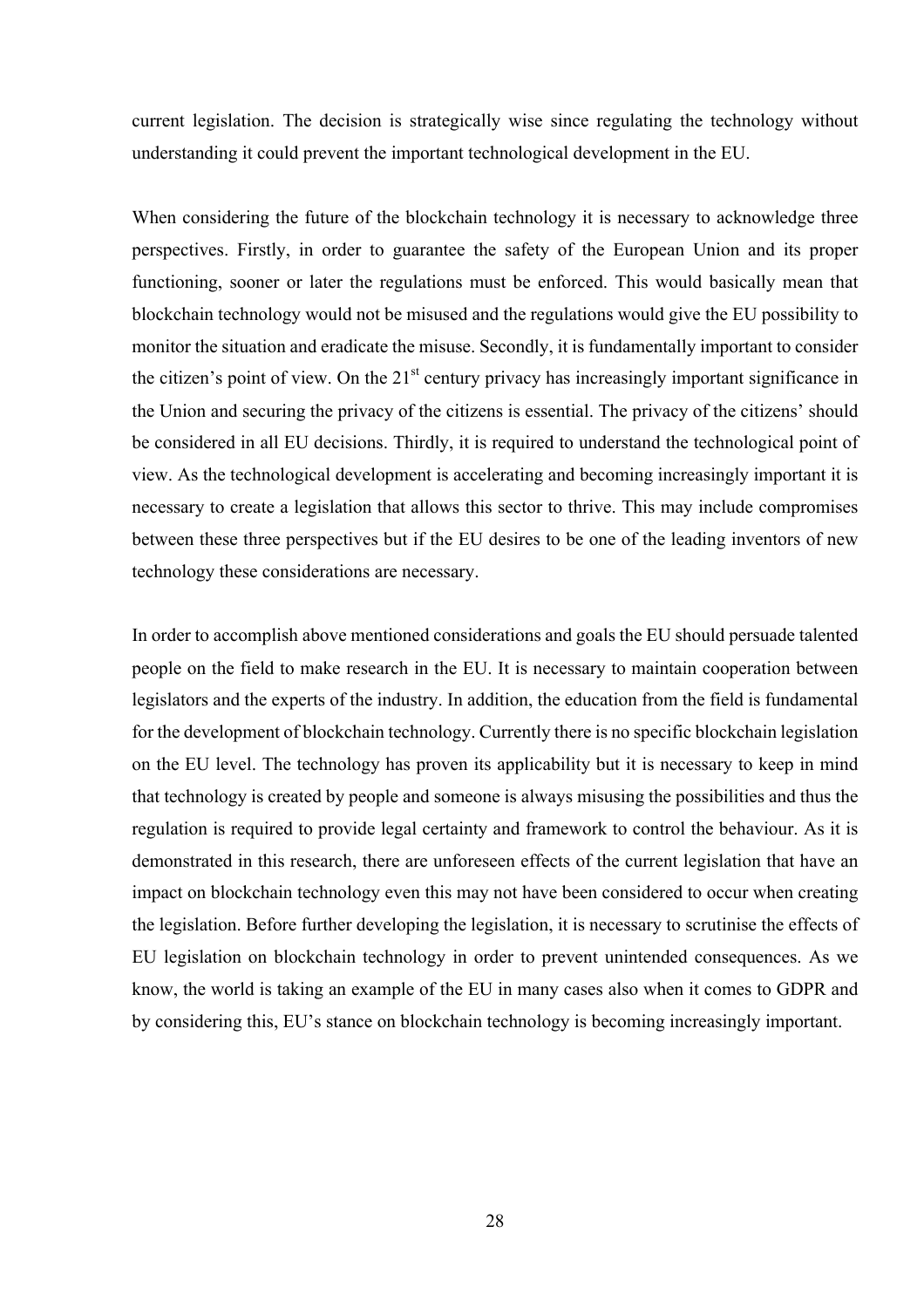## **LIST OF REFERENCES**

### **Scientific books:**

1. Harari, Y. N., Harari, Y. N., Purcell, J., & Watzman, H. (2015). *Sapiens: Ihmisen lyhyt historia. p. 377-378.*

#### **Scientific articles:**

- 2. Adimi, G. (2018). How the new generation cryptocurrencies decoded the investment contract code: Analysis of us and eu laws. *Bocconi Legal Papers* 10(1), 313-346.
- 3. Albrecht, J. P. (2016). How the GDPR Will Change the World. *European Data Protection Law Review (EDPL), 2*(3), p 287-289.
- 4. Allen, H. J. (2017). \$=euro=bitcoin. *Maryland Law Review* 76(4), 877-939.
- 5. Belcher, S. (2017). Tracing the invisible: Section 11's tracing requirement and blockchain. *Colorado Technology Law Journal* 16(1), 145-174.
- 6. Berberich, M.; Steiner, M. (2016). Blockchain technology and the gdpr how to reconcile privacy and distributed ledgers. *European Data Protection Law Review (EDPL)* 2(3), 422-426.
- 7. Botos, H. (2017). blockchain intelligence analysis. *Research and Science Today* 13(Supplement 1), p 43-44.
- 8. Choi, J. (2018). Quantum computation and its influence on cybersecurity. *Charleston Law Review* 12(3), 393-398.
- 9. Cook, R. (2014). Bitcoins: Technological innovation or emerging threat. *John Marshall Journal of Information Technology and Privacy Law* 30(3), p. 539.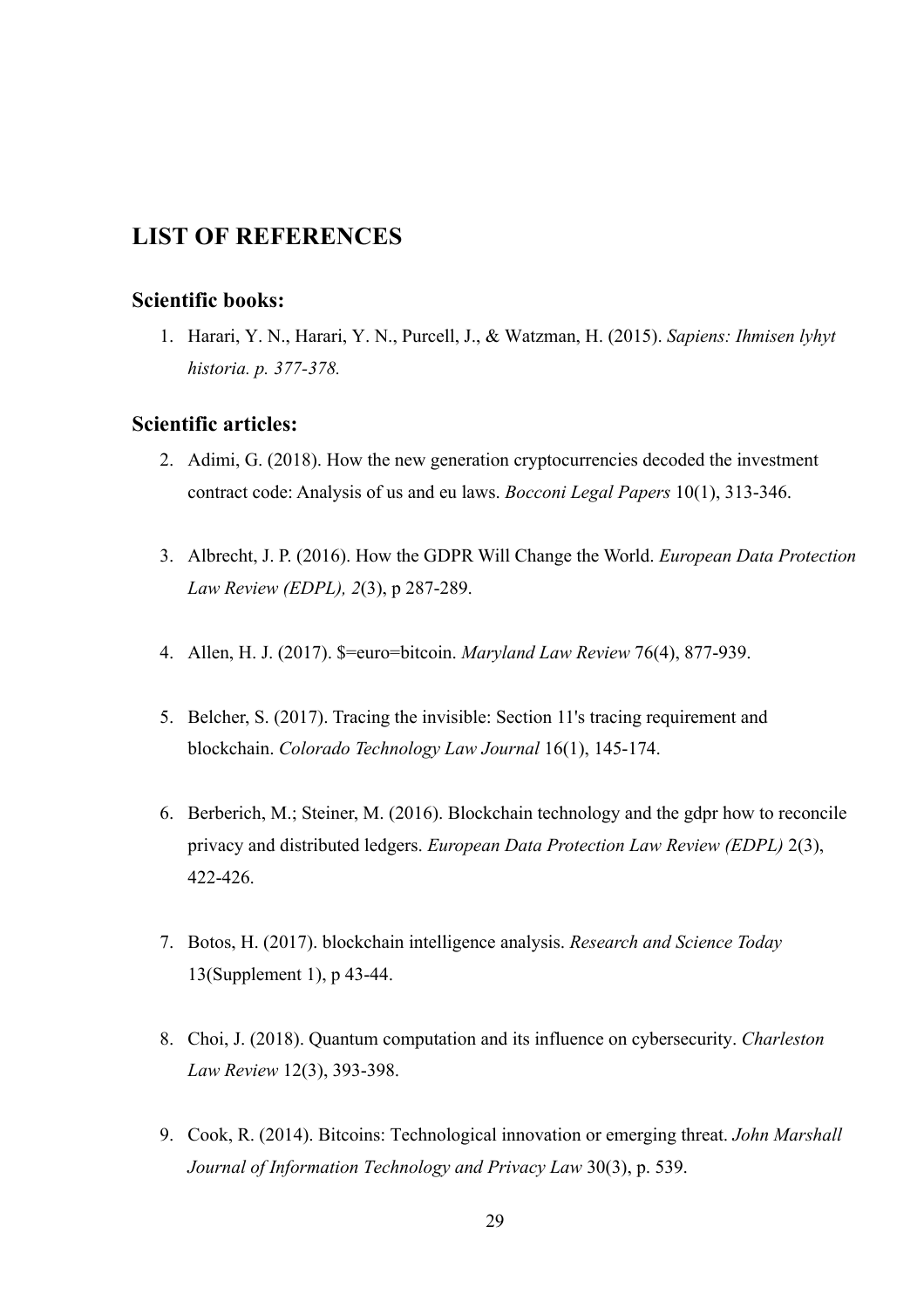- 10. de las Heras Ballell, T. (2018). Digital technology-based solutions for enhanced effectiveness of secured transactions law: The road to perfection. *Law and Contemporary Problems* 81(1), 21-44.
- 11. Essaghoolian, N. (2019). Initial coin offerings: Emerging technology's fundraising innovation. *UCLA Law Review* 66(1), 294-344.
- 12. Fenwick, M.; Kaal, W. A.; Vermeulen, E. P. (2017). Legal education in the blockchain revolution. *Vanderbilt Journal of Entertainment Technology Law* 20(2), 351-384.
- 13. Finck, M. (2018). Blockchains and data protection in the european union. *European Data Protection Law Review (EDPL)* 4(1), 17-35.
- 14. Finck, M. (2018). Blockchains: Regulating the unknown. *German Law Journal* 19(4), 665-692.
- 15. Fowler, M. D. (2018). Linking the public benefit to the corporation: Blockchain as solution for certification in an age of do-good business. *Vanderbilt Journal of Entertainment Technology Law* 20(3), 881-918.
- 16. Gabison, G. (2016). Policy considerations for the blockchain technology public and private applications. *SMU Science and Technology Law Review* 19(3), 327-350.
- 17. Ganotra, S. (2018). GDPR Compliant or Not. *Court Uncourt, 5*(6), 2-4.
- 18. Gudkov, A. (2018). Control over Blockchain Network. *Nova Law Review, 42*(3), 353- 374.
- 19. Iskander, M. (2017). Blockchain: The future of all data. *Intellectual Property and Technology Law Journal* 22(1), 1-18.
- 20. Jones, S. (2018). Data breaches, bitcoin, and blockchain technology: modern approach to the data-security crisis. *Texas Tech Law Review* 50(4), 783-814.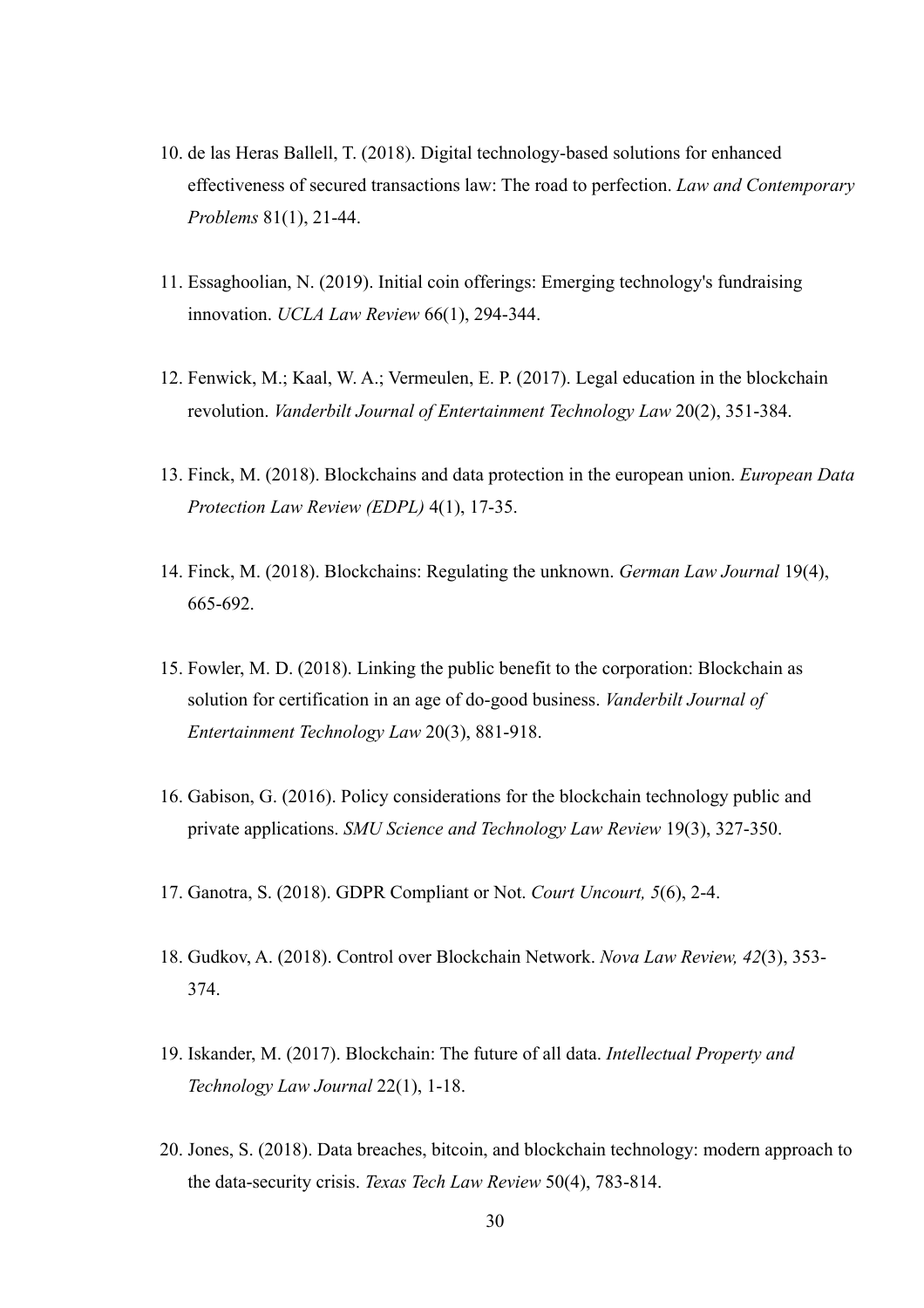- 21. Papp, J. (2014). medium of exchange for an internet age: How to regulate bitcoin for the growth of e-commerce. *Pittsburgh Journal of Technology Law and Policy* 15(1), 33-[i].
- 22. Piazza, F. S. (2017). Bitcoin and the blockchain as possible corporate governance tools: Strengths and weaknesses. *Penn State Journal of Law and International Affairs* 5(2), 262-301.
- 23. Reyes, C. L. (2016). Moving beyond bitcoin to an endogenous theory of decentralized ledger technology regulation: An initial proposal. *Villanova Law Review* 61(1), 191-234.
- 24. Rimbelow, C. (1981). Liability for programming errors. *International Business Lawyer* 9(7 and 8), p 303-306.
- 25. Ross, E. (2017). Nobody puts blockchain in corner: The disruptive role of blockchain technology in the financial services industry and current regulatory issues. *Catholic University Journal of Law and Technology* 25(2), 353-386.
- 26. Savu, I.; Carutasu, G.; Popa, C.; Cotet, C. (2017). Quality assurance framework for new property development: decentralized blockchain solution for the smart cities of the future. *Research and Science Today* 13(Supplement 2), 197-203.
- 27. Shcherbak, S. (2014). How should bitcoin be regulated. *European Journal of Legal Studies* 7(1), 41-83.
- 28. Sonderegger, D. (2015). Regulatory and Economic Perplexity: Bitcoin Needs Just Bit of Regulation. *Washington University Journal of Law Policy* 47, 175-216.
- 29. Tu, K. V.; Meredith, M. W. (2015). Rethinking virtual currency regulation in the bitcoin age. *Washington Law Review* 90(1), 271-348.
- 30. Walch, A. (2017). The path of the blockchain lexicon (and the law). *Review of Banking and Financial Law* 36(2), 713-766.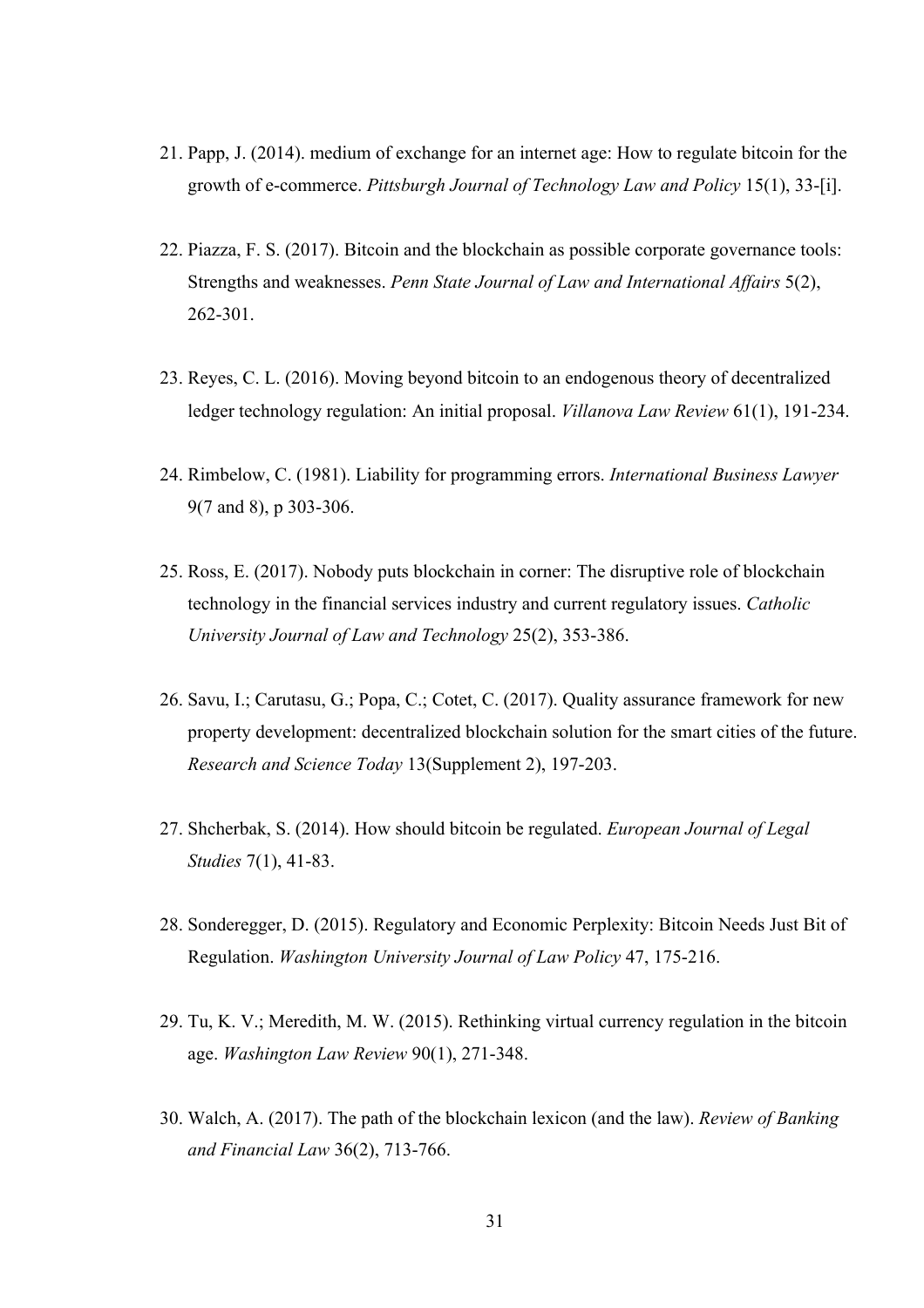31. Young, S. (2018). Changing governance models by applying blockchain computing. *Catholic University Journal of Law and Technology* 26(2), 1-33.

### **EU and International legislation**

- 32. European Union, *Charter of Fundamental Rights of the European Union*, 26 October 2012, 2012/C 326/02
- 33. European Union, *Consolidated version of the Treaty on the Functioning of the European Union*, 13 December 2007, 2008/C 115/01
- 34. Regulation (EU) 2016/679 of the European Parliament and of the Council of 27 April 2016 on the protection of natural persons with regard to processing of personal data and on the free movement of such data, and repealing Directive 95/46/EC (General Data Protection Regulation)

### **Court decisions**

- 35. CJEU, Case C-582/17, *Patrick Breyer v Bundesrepublik Deutschland* [2016]
- 36. EWHC, Case 799 (QB), *NT1 & NT2 v Google LLC* [2018]

### **Other sources**

- 37. BBC (2019), JP Morgan creates first US bank-backed crypto-currency, Accessible: https://www.bbc.com/news/business-47240760 7 March 2019.
- 38. CNBC (2018), Tokenization: The world of ICOs, Accessible: https://www.cnbc.com/2018/07/13/initial-coin-offering-ico-what-are-they-how-do-theywork.html 10 March 2019.
- 39. Cointelegraph (2018), Blockchain's scaling problem, Explained, Accessible: https://cointelegraph.com/explained/blockchains-scaling-problem-explained 13 March 2019.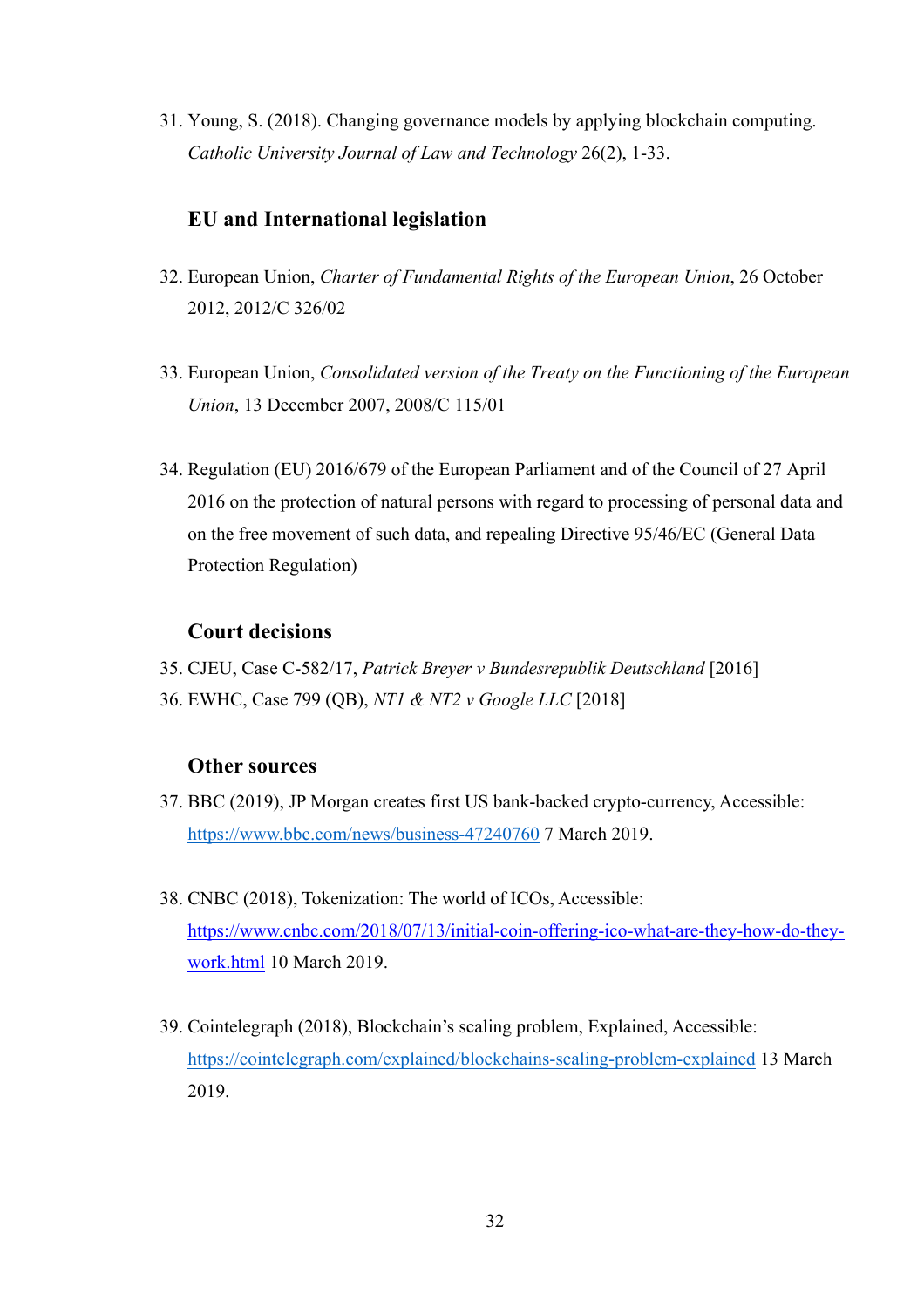- 40. Cointelegraph (2019), Swiss Food Manufacturer Partners with ETH-based Blockchain Service to track Tuna Products, Accessible: https://cointelegraph.com/news/swiss-foodmanufacturer-partners-with-eth-based-blockchain-service-to-track-tuna-products 10 March 2019.
- 41. Cointelegraph (2019), South Korea Science, Food Ministries to Use Blockchain for Tracing Beef Supply Chain, Accessible: https://cointelegraph.com/news/south-koreascience-food-ministries-to-use-blockchain-for-tracing-beef-supply-chain 7 March 2019.
- 42. Cointelegraph (2019), Chinese Internet Court Uses Blockchain to Protect Online Writer's Intellectual Property, Accessible: https://cointelegraph.com/news/chinese-internet-courtuses-blockchain-to-protect-online-writers-intellectual-property 6 March 2019.
- 43. Cointelegraph (2019), China's Supreme Court Rules That Blockchain Can Legally Authenticate Evidence, Accessible: https://cointelegraph.com/news/chinas-supremecourt-rules-that-blockchain-can-legally-authenticate-evidence 10 March 2019.
- 44. Cointelegraph (2019), Ukraine Completes Pilot Scheme for E-Hryvnia National Digital Currency, Accessible: https://cointelegraph.com/news/ukraine-completes-pilot-schemefor-e-hryvnia-national-digital-currency 14 March 2019.
- 45. Cointelegraph (2019), Nevada Issues Almost 1,000 Marriage Certificates on Ethereum, But Gov't Acceptance Varies, Accessible: https://cointelegraph.com/news/nevada-issuesalmost-1-000-marriage-certificates-on-ethereum-but-govt-acceptance-varies 13 March 2019.
- 46. Euroopan Komissio (2018), EU:n tietosuojauudistus: paremmat tietosuojaoikeudet Euroopan kansalaisille, Accessible: https://ec.europa.eu/commission/sites/betapolitical/files/data-protection-factsheet-citizens\_fi.pdf 3 March 2019.
- 47. European Banking Authority (2019), Report on crypto-assets, Accessible: https://eba.europa.eu/documents/10180/2545547/EBA+Report+on+crypto+assets.pdf 10 March 2019.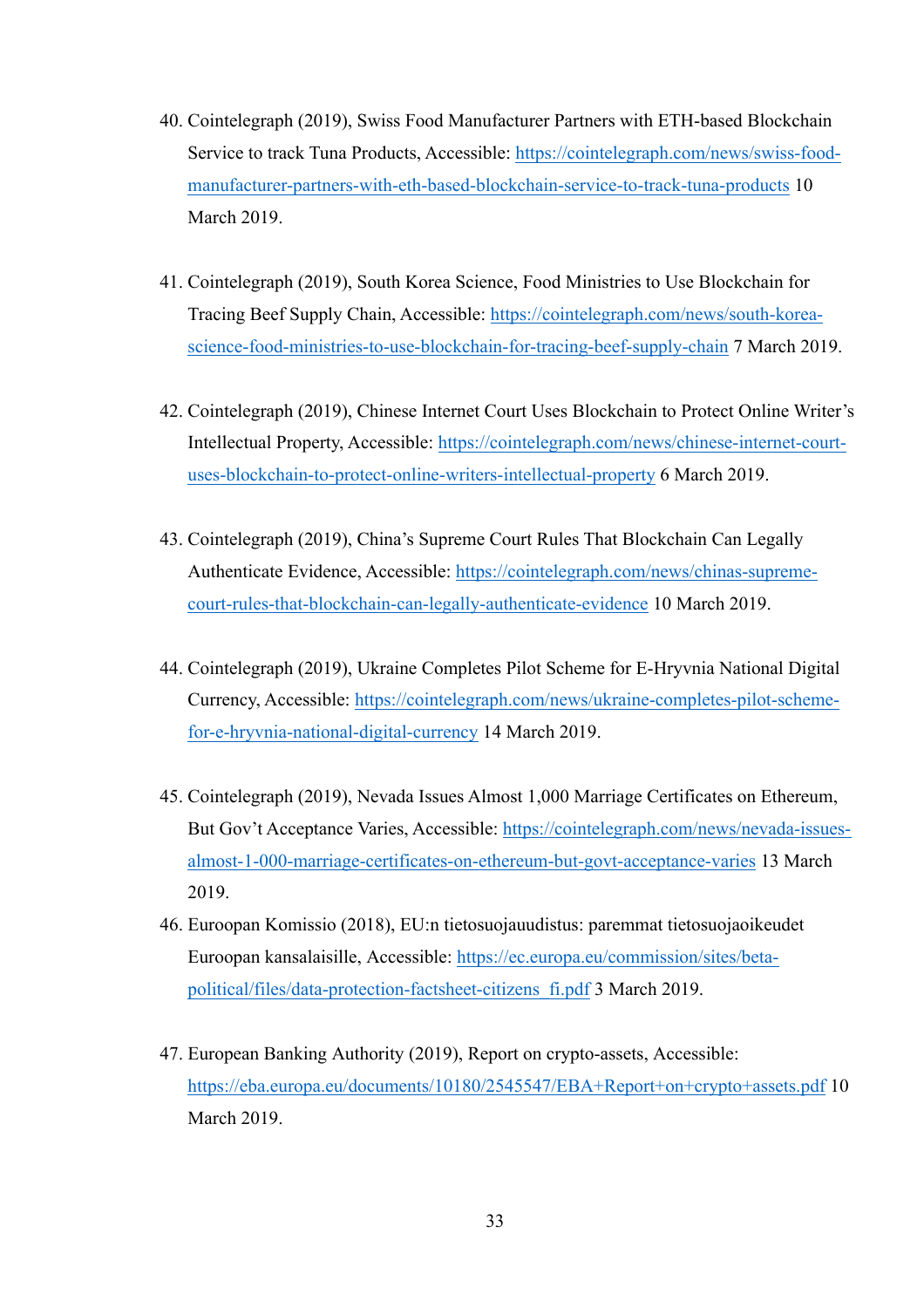- 48. European Central Bank (2012), Virtual currency schemes, Accessible: https://www.ecb.europa.eu/pub/pdf/other/virtualcurrencyschemes201210en.pdf 15 March 2019.
- 49. European Commission (2019) Policy on Blockchain Technologies, Accessible: https://ec.europa.eu/digital-single-market/en/blockchain-technologies 22 April 2019.
- 50. European Commission (2017), Questions and answers Data protection reform package, Accessible: http://europa.eu/rapid/press-release\_MEMO-17-1441\_en.pdf 5 March 2019.
- 51. European Commission (2006), The European Electronic Communications Regulation and Markets  $11<sup>th</sup>$  Report – Frequently Asked Ouestions, Accessible: http://europa.eu/rapid/press-release\_MEMO-06-84\_en.pdf 22 April 2019.
- 52. European Parliament (2019), Fact Sheet Policy For Research And Technological Development, Accessible: http://www.europarl.europa.eu/ftu/pdf/en/FTU\_2.4.5.pdf 22 April 2019.
- 53. European Union Blockchain Observatory and Forum (2018), BLOCKCHAIN AND THE GDPR, Accessible: https://www.eublockchainforum.eu/sites/default/files/reports/20181016\_report\_gdpr.pdf 5 March 2019.
- 54. European Union Blockchain Observatory and Forum (2018), BLOCKCHAIN FOR GOVERNMENT AND PUBLIC SERVICES, Accessible: https://www.eublockchainforum.eu/sites/default/files/reports/eu\_observatory\_blockchain in\_government\_services\_v1\_2018-12-07.pdf 10 March 2019.
- 55. eWEEK (2018), Software Engineers Discovering How GDPR Limits Use of Blockchain, Accessible: https://www.eweek.com/enterprise-apps/software-engineers-discoveringhow-gdpr-limits-use-of-blockchain 7 March 2019.
- 56. Forbes (2018), Merging Internet Of Things And Blockchain In Preparation For The Future, Accessible: https://www.forbes.com/sites/darrynpollock/2018/12/13/merging-